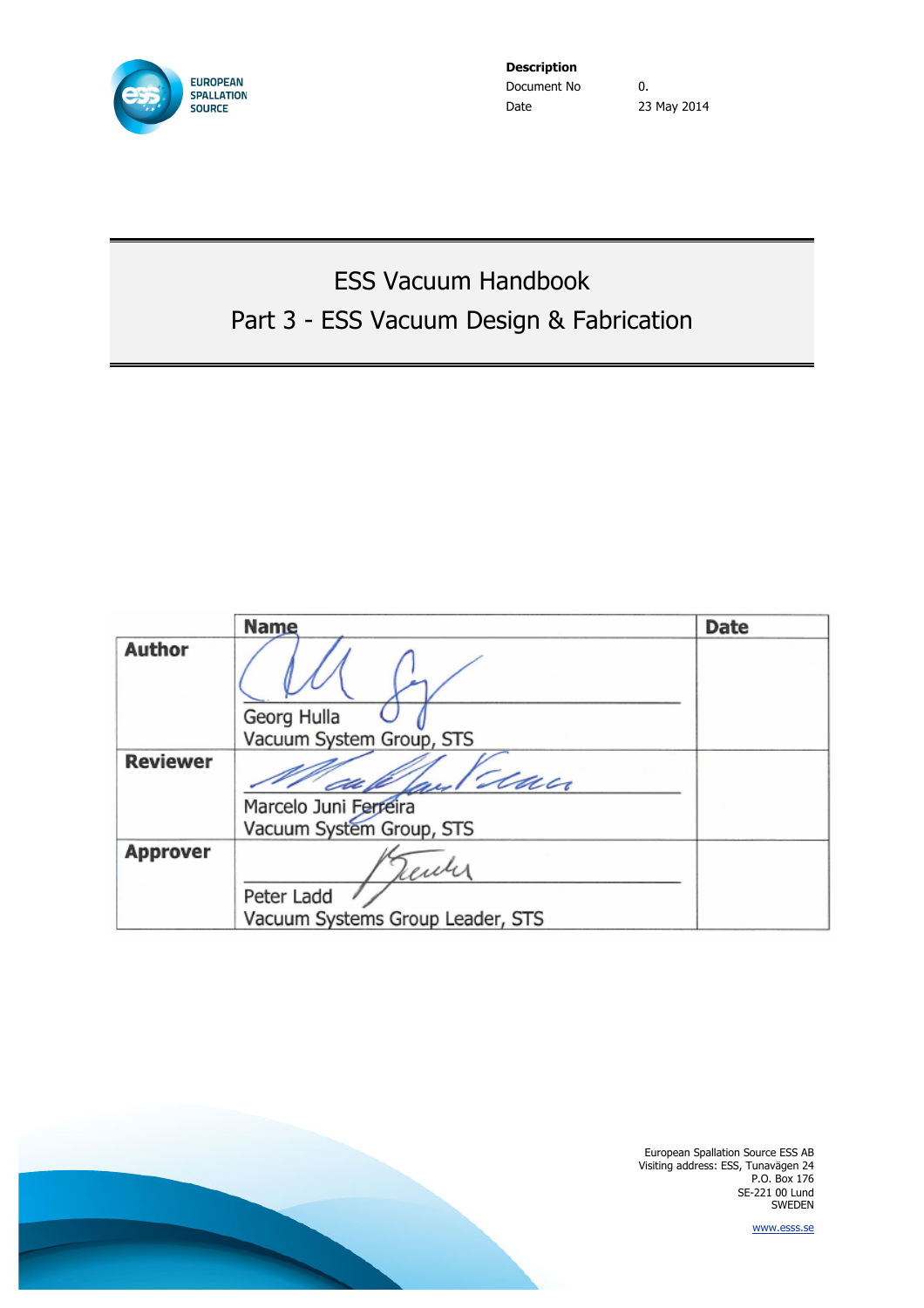Document No 0. Date 23 May 2014

#### **Document Revision History**

| <b>Version</b> | <b>Reason for revision</b> | <b>Date</b> |
|----------------|----------------------------|-------------|
|                | New Document               | 2014-05-23  |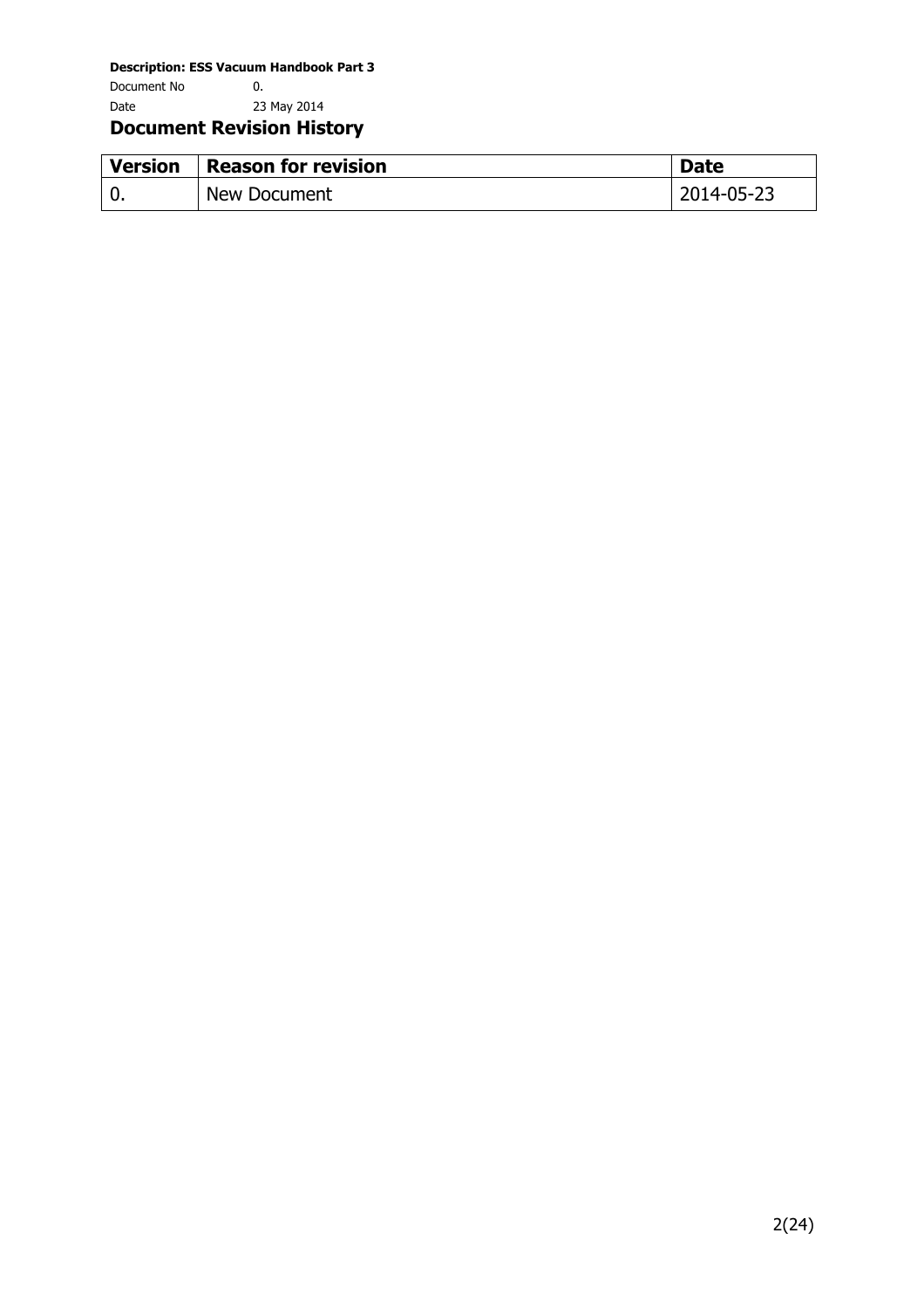#### **Table of Contents**

| 1. |                                                        |  |
|----|--------------------------------------------------------|--|
| 2. |                                                        |  |
| 3. |                                                        |  |
|    |                                                        |  |
|    |                                                        |  |
|    |                                                        |  |
|    |                                                        |  |
|    |                                                        |  |
|    |                                                        |  |
|    |                                                        |  |
|    |                                                        |  |
|    |                                                        |  |
|    |                                                        |  |
|    |                                                        |  |
|    | 3.1.2                                                  |  |
|    |                                                        |  |
|    |                                                        |  |
|    |                                                        |  |
|    |                                                        |  |
|    |                                                        |  |
|    | 3.2 Areas Requiring Special Attention in the Design 11 |  |
|    | 3.2.1                                                  |  |
|    |                                                        |  |
|    |                                                        |  |
|    |                                                        |  |
|    |                                                        |  |
|    |                                                        |  |
|    |                                                        |  |
|    |                                                        |  |
|    |                                                        |  |
|    |                                                        |  |
|    |                                                        |  |
|    |                                                        |  |
|    |                                                        |  |
|    | 3.3.1                                                  |  |
|    | 3.3.2                                                  |  |
|    |                                                        |  |
|    |                                                        |  |
|    |                                                        |  |
|    | 4.1.1                                                  |  |
|    | 4.1.2                                                  |  |
|    | 4.1.3                                                  |  |
|    | 4.1.4                                                  |  |
|    |                                                        |  |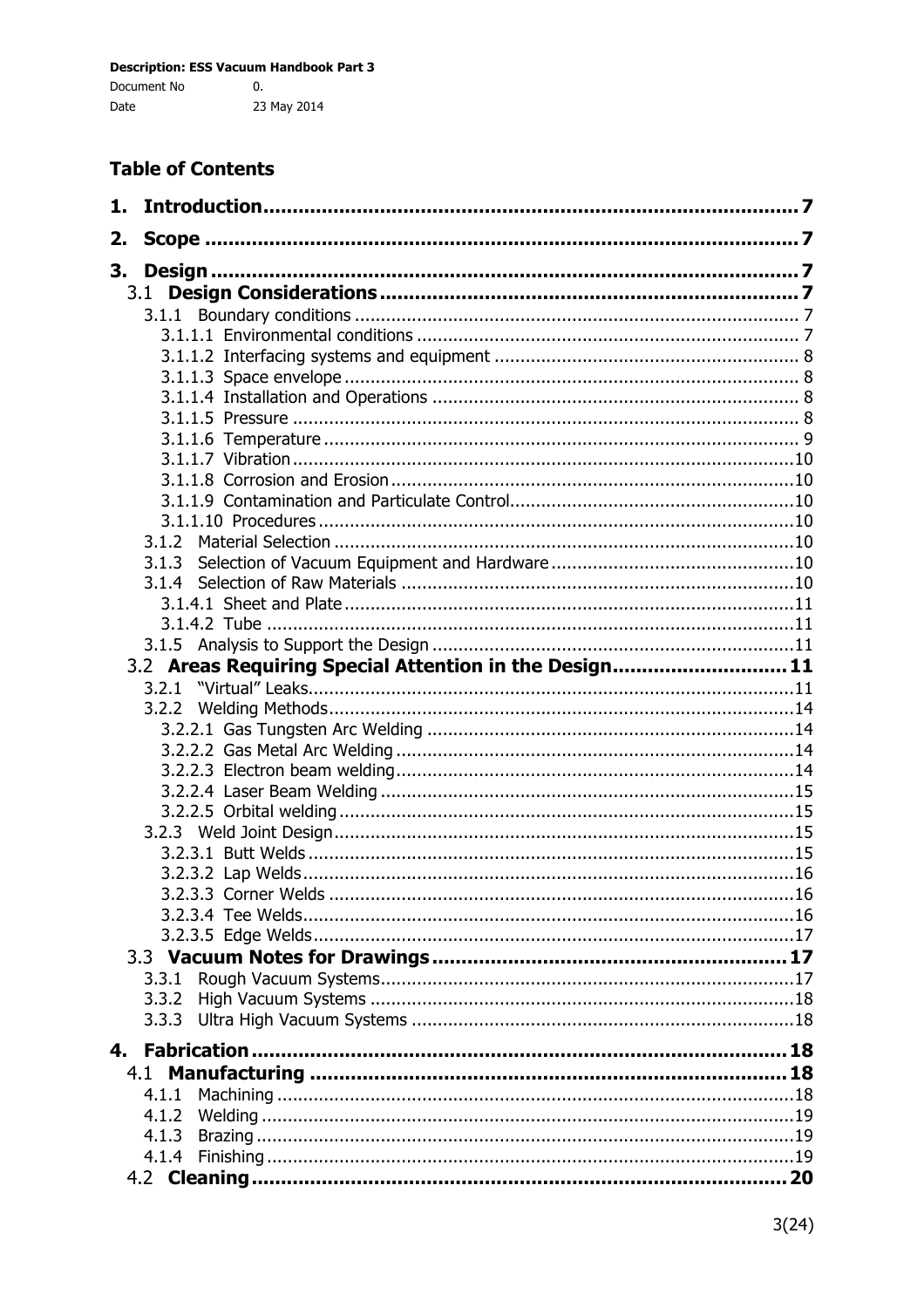| Document No | 0.          |    |  |
|-------------|-------------|----|--|
| Date        | 23 May 2014 |    |  |
|             |             |    |  |
|             |             |    |  |
|             |             |    |  |
|             |             |    |  |
|             |             |    |  |
|             |             |    |  |
|             |             |    |  |
|             |             |    |  |
|             |             | 23 |  |
| 6.          |             |    |  |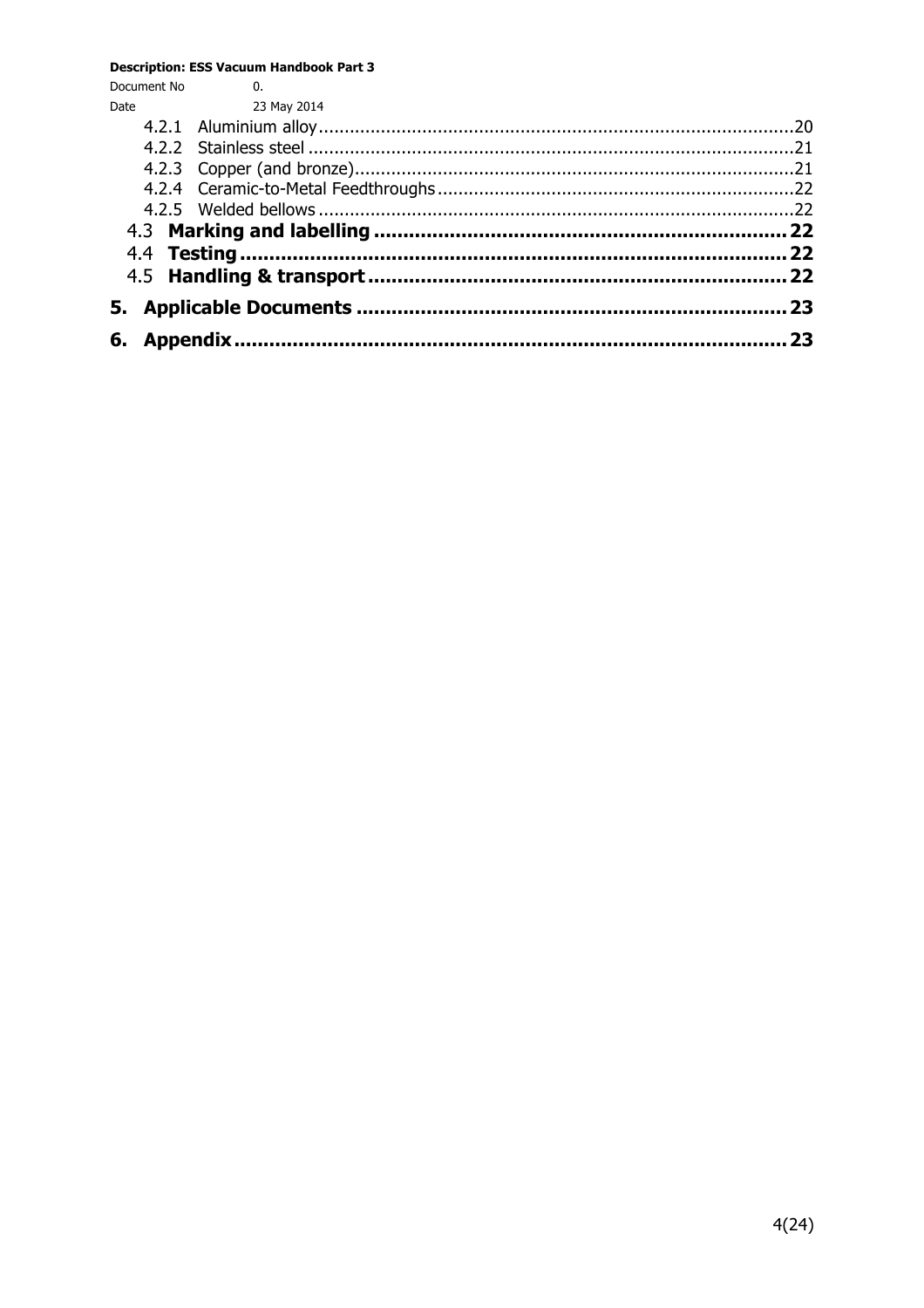Document No 0. Date 23 May 2014

**Abbreviations:**

| <b>ASME</b>  | American Society of Mechanical Engineers        |  |
|--------------|-------------------------------------------------|--|
| <b>ASTM</b>  | American Society for Testing and Materials      |  |
| <b>AISI</b>  | American Iron and Steel Institute               |  |
| <b>AMU</b>   | <b>Atomic Mass Unit</b>                         |  |
| <b>CCG</b>   | Cold Cathode Gauge                              |  |
| <b>DC</b>    | <b>Direct Current</b>                           |  |
| <b>DIN</b>   | Deutsches Institut für Normung                  |  |
| <b>DN</b>    | <b>Nominal Diameter</b>                         |  |
| <b>EBW</b>   | <b>Electron Beam Welding</b>                    |  |
| <b>ESHR</b>  | <b>Essential Health and Safety Requirements</b> |  |
| <b>ESR</b>   | <b>Electro Slag Remelted</b>                    |  |
| <b>ESS</b>   | <b>European Spallation Source</b>               |  |
| <b>EU</b>    | European Union                                  |  |
| <b>GMAW</b>  | Gas Metal Arc Welding                           |  |
| <b>GTAW</b>  | Gas Tungsten Arc Welding                        |  |
| HC           | Hydrocarbon                                     |  |
| <b>ICS</b>   | <b>Integrated Control System</b>                |  |
| <b>IKC</b>   | <b>In-Kind Contributor</b>                      |  |
| IP           | Ion Pump                                        |  |
| <b>IPC</b>   | Ion Pump Controller                             |  |
| <b>ISO</b>   | International Organization for Standardization  |  |
| <b>LBW</b>   | Laser Beam Welding                              |  |
| <b>LINAC</b> | Linear Accelerator                              |  |
| <b>MAG</b>   | <b>Metal Active Gas</b>                         |  |
| <b>MIG</b>   | <b>Metal Inert Gas</b>                          |  |
| <b>MPC</b>   | Mobile Pumping Cart                             |  |
| <b>MSLD</b>  | Mass Spectrometer Leak Detector                 |  |
| <b>NCR</b>   | Non-Conformity Report                           |  |
| <b>NDT</b>   | <b>Non-Destructive Testing</b>                  |  |
| <b>NE</b>    | Nitrogen Equivalent                             |  |
| <b>NEG</b>   | Non-Evaporable Getter                           |  |
| <u>QA</u>    | <b>Quality Assurance</b>                        |  |
| <b>QC</b>    | <b>Quality Control</b>                          |  |
| <b>RF</b>    | Radio-Frequency                                 |  |
| <b>RGA</b>   | Residual Gas Analyzer                           |  |
| SI           | International System of Units                   |  |
| SOW          | Statement Of Work                               |  |
| <b>SRF</b>   | Superconducting Radio-Frequency                 |  |
| <b>TCG</b>   | <b>Thermal Conductivity Gauge</b>               |  |
| <b>TIG</b>   | Tungsten Inert Gas                              |  |
| <b>TMP</b>   | Turbo-Molecular Pump                            |  |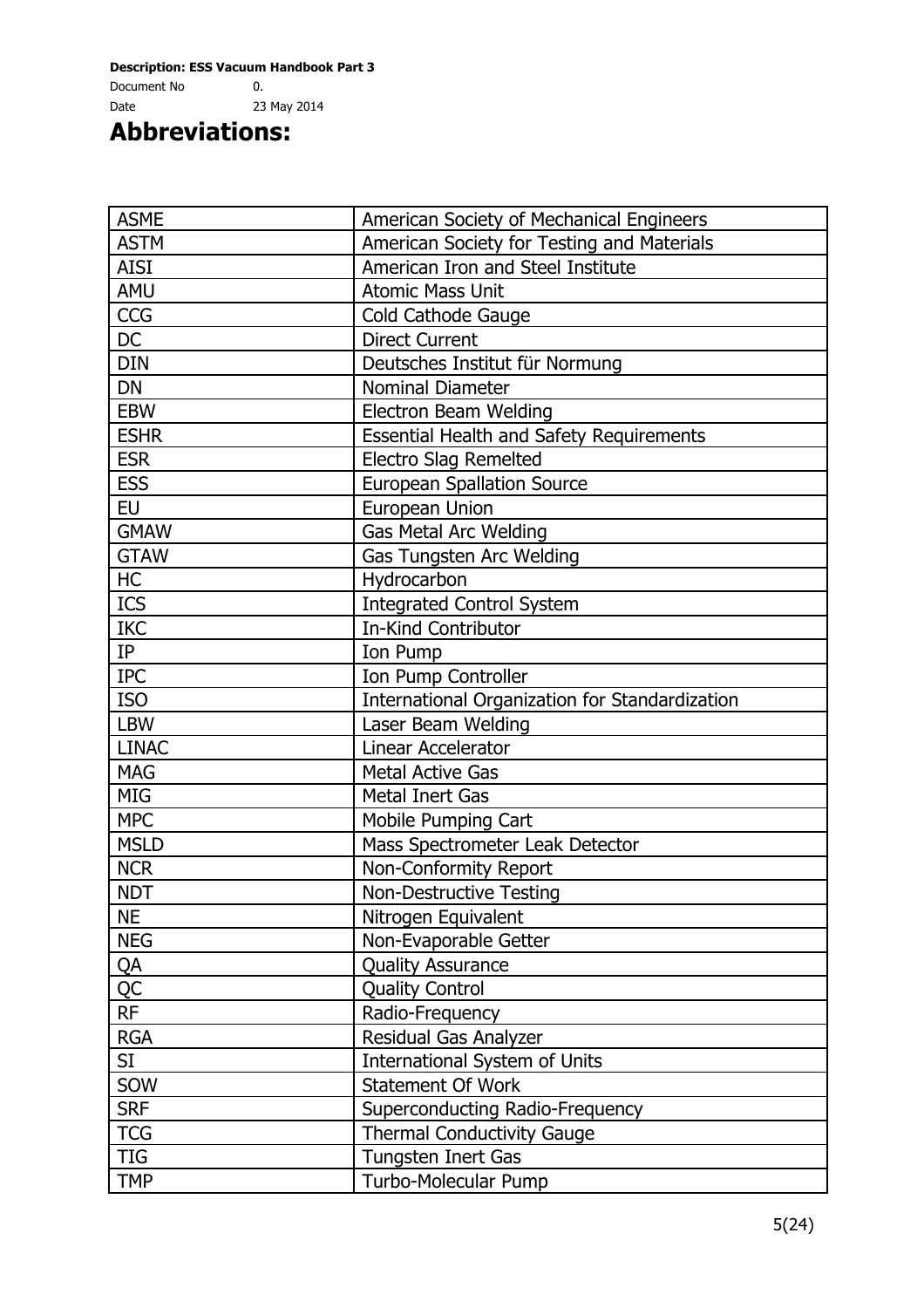| Document No             | 0.          |                                         |
|-------------------------|-------------|-----------------------------------------|
| Date                    | 23 May 2014 |                                         |
| <b>US</b>               |             | Ultra-Sound                             |
| <b>VESM</b>             |             | Vacuum Equipment Standardization Manual |
| VG                      |             | Vacuum Group                            |
| $\overline{\text{VGL}}$ |             | Vacuum Group Section Leader             |
| <b>VHB</b>              |             | Vacuum Handbook                         |
| <b>VTM</b>              |             | <b>Vacuum Test Manual</b>               |

## **Nomenclatures:**

| <b>CF</b>   | Conflat ™ by Varian Corp.              |
|-------------|----------------------------------------|
| <b>EDPM</b> | Ethylene Propylene Diene Monomer       |
| <b>FFKM</b> | Perfluoroelastomer (Kalrez or Chemraz) |
| <b>FKM</b>  | Fluoroelastomer (Viton)                |
| <b>HV</b>   | <b>High Vacuum</b>                     |
| LV          | Low (rough) Vacuum)                    |
| <b>MV</b>   | Medium Vacuum                          |
| <b>OFHC</b> | Oxygen-Free High Conductivity ™        |
| <b>UHV</b>  | Ultra-High Vacuum                      |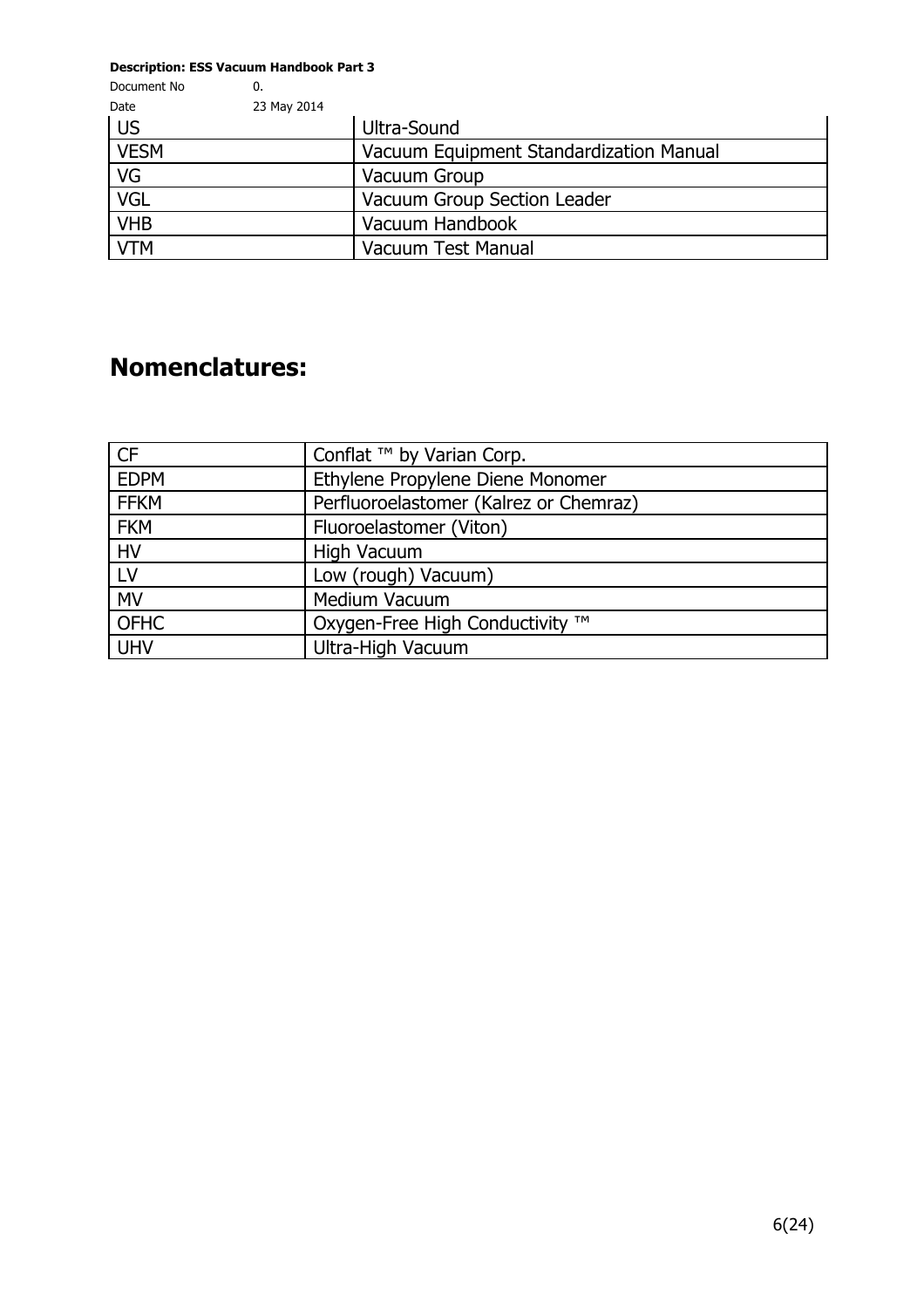## **1. INTRODUCTION**

The European Spallation Source (ESS) is an accelerator-driven neutron spallation source. The linear accelerator (Linac) of which is a critical component. The role of the accelerator is to create protons at the ion source, accelerates them to an appropriate energy, and steer them onto the target to create neutrons via the spallation process for use by a suite of research instruments.

# **2. SCOPE**

The Vacuum Handbook comprises four (4) parts:

- **ESS Vacuum Handbook Part 1 General Requirements for the ESS Technical** Vacuum Systems,
- ESS Vacuum Handbook Part 2 Vacuum Equipment Standardization,
- ESS Vacuum Handbook Part 3 Vacuum Design & Fabrication, and
- ESS Vacuum Handbook Part 4 Vacuum Test Manual

Part 3 provides guidelines, and imposes requirements where necessary, for the design and fabrication processes associated with the vacuum systems of the Accelerator, Target and Neutron Instruments. It is applicable to all vacuum components and systems exposed to a technical vacuum environment.

This VH will be periodically updated throughout the life of the ESS project.

All queries or the request for additional information concerning the contents of this Handbook should be addressed to the ESS Vacuum Group Section Leader (VGL).

# **3. DESIGN**

It is important to remember that a classical rule, valid for any type of equipment, is that more than 70% of the final cost is already defined at the end of the design phase. Investing more during this initial phase can always be of later benefit.

#### 3.1 **Design Considerations**

#### **3.1.1 Boundary conditions**

#### 3.1.1.1 Environmental conditions

The environment, in which the component, equipment or system is required to operate needs to be considered, e.g. will it be dry or humid, since it might effect the vacuum performance. Also if it will it be installed in a radiation area, which may effect the selection of materials and equipment used, e.g. the deterioration of elastomer seals, the potential for corrosion in an activated air environment due radiation leading to the formation of nitric acid.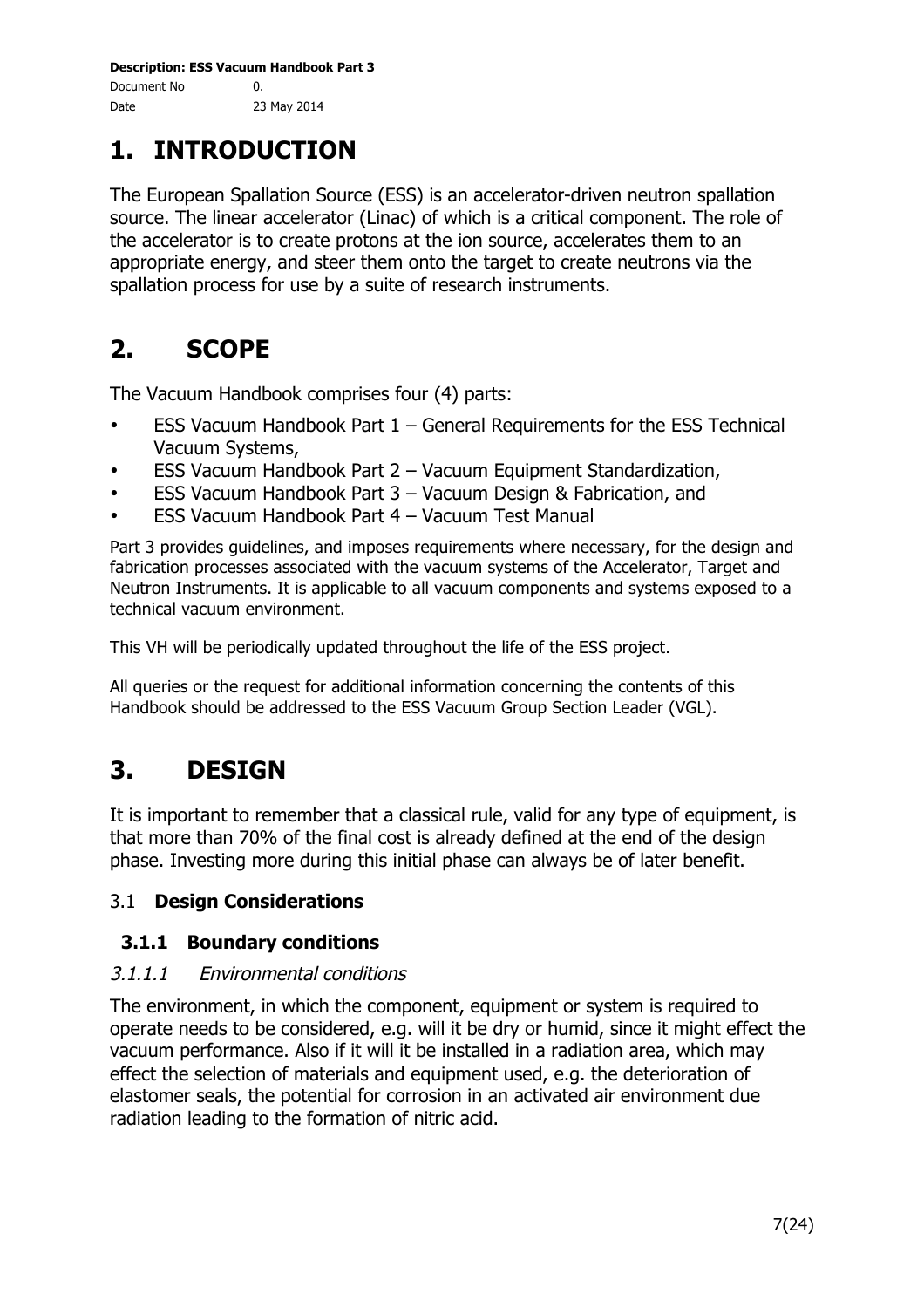Document No 0. Date 23 May 2014

#### 3.1.1.2 Interfacing systems and equipment

Ensure that the interfaces with equipment and interfacing systems are know and well understood.

#### 3.1.1.3 Space envelope

Consider the space envelope available for the component, equipment or system before the design starts since this could influence the approach to be taken. If for example space is limited to make a bolted flange connection, consider the possible use of a chain clamp. Insure that sufficient space is available for maintenance, e.g. replacement of equipment, etc.

#### 3.1.1.4 Installation and Operations

- How will the equipment be installed, e.g. will it be a permanent or temporary installation, how will it be located and fixed.
- Are fiducials required for alignment and what alignment accuracy is required.
- Is access provided for leak testing at a suitable level of sensitivity.
- How will the equipment be operated, are interlocks required, what access is required for maintenance and exchange of equipment and components.

#### 3.1.1.5 Pressure

Vacuum vessels and evacuated components can pose a potential hazard to other equipment and personnel resulting from collapse, rupture due to over pressurization when venting, or implosion due to failure of a vacuum boundary, e.g. a vacuum window failure. It is therefore essential to design and operate all vacuum systems and equipment in accordance with applicable and sound engineering principles.

The design shall ensure that allowable stresses are not exceeded and that the vessel is stable (resistant to buckling) under all operating and upset conditions. Full account must be taken of conditions that could effect allowable stresses, e.g. temperatures both cryogenic and above ambient, vibration, fatigue, earthquakes, etc.

One of the most critical failures that need to be considered in the design is the potential for over pressurization during venting. In general, it is desirable to vent vacuum vessels and components, especially those operating in the high vacuum and UHV regimes, to a dry atmosphere by a gas source, e.g. boil off from  $LN<sub>2</sub>$  Dewar is a common method (where an over pressure situation might occur if suitable precautions are not taken). To provide guidance for the design implementation of vacuum vessels, component and equipment, the following categories have been defined:

- Category I: Vacuum vessels in which the differential operating pressure across the vacuum boundary can never exceed 1 bar.
- Category II: Vacuum vessels that are protected from credible failures that could create pressurization exceeding 1 bar through the use of engineering controls such as pressure relief devices.
- Category III: Vacuum vessels that are not or cannot be protected from credible failures that could create pressurization exceeding 1 bar.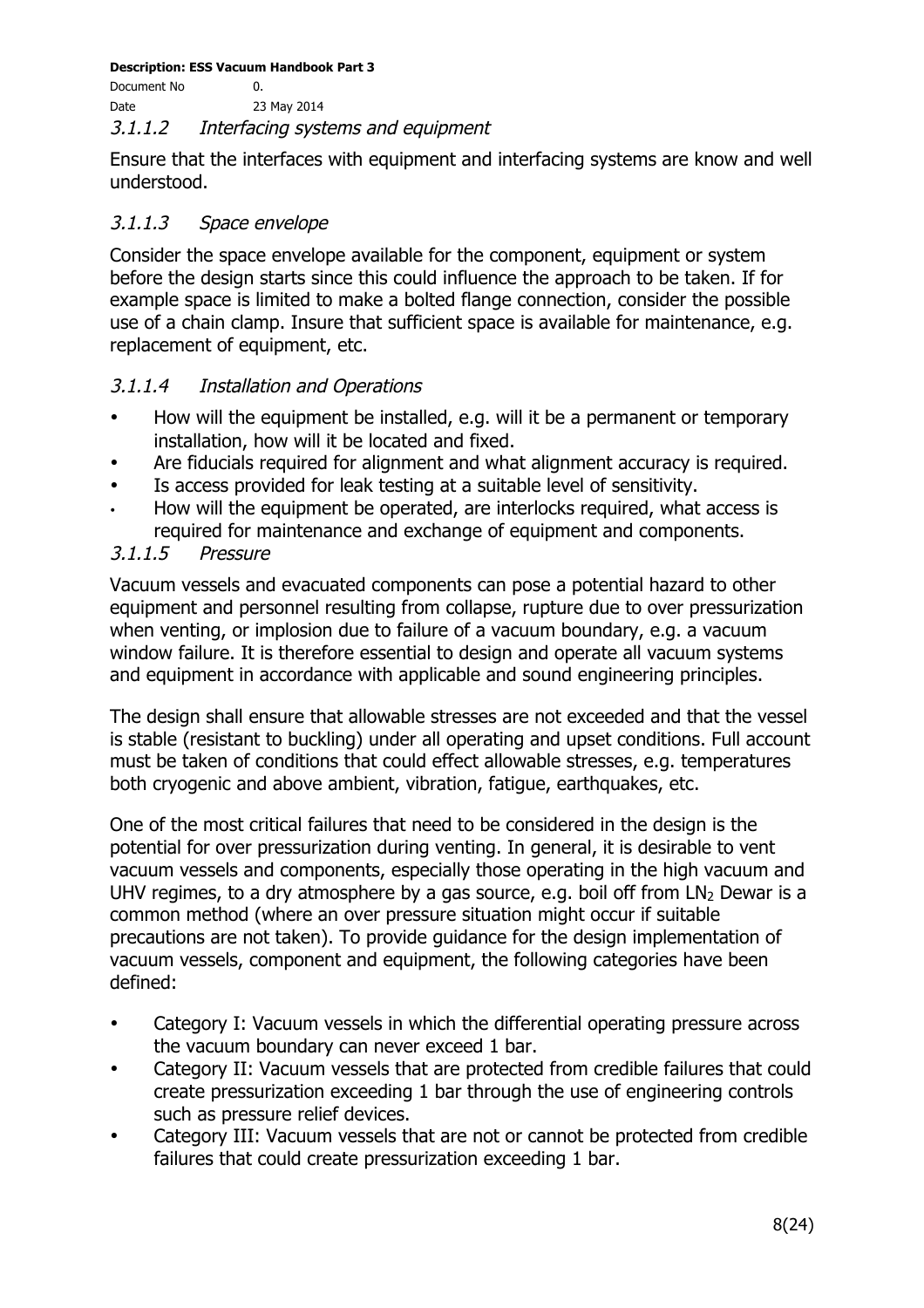Document No 0. Date 23 May 2014

Under normal circumstances it is desirable to limit by design or engineering controls the vacuum vessel to vacuum service only. This avoids the complication involved in rating the vacuum vessel as a pressure vessel together with the additional costs involved. The guidelines for the rating of vacuum vessels will be determined by the categories describes below:

#### 3.1.1.5.1 Category I and II Vacuum Systems

Vacuum vessels in these categories are not required to be classified as a pressure vessel but it is recommended to design of them be in accordance with applicable sections of the appropriate pressure vessel code as it applies to vacuum vessels.

#### 3.1.1.5.2 Category III Vacuum Systems

All design requirements contained in the appropriate pressure vessel code apply to Category III vacuum systems. Vessels must be code stamped by the authority having jurisdiction.

#### 3.1.1.5.3 Pressure Relief Devices

Pressure relief devices used for Category II or III vacuum systems must be code certified (e.g. ASME "UV" certification mark or equivalent). Calculations must be performed and documented to demonstrate adequate sizing of venting capacity for the pressure relief device(s).

#### 3.1.1.5.4 Pressure Testing

For category I and II vacuum systems the test pressure should be the full atmospheric pressure differential. For vacuum vessels that will not be evacuated to full atmospheric pressure differential, the test pressure should be 110% of the maximum allowable external differential pressure, but not more than full atmospheric pressure.

For category III vacuum systems the test pressure should be the full atmospheric pressure differential. For vacuum vessels that will not be evacuated to full atmospheric pressure differential, the test pressure should be 110% of the maximum allowable external differential pressure, but not more than full atmospheric pressure. In addition, the system is to be tested at the 110% of the maximum design internal pressure.

For a vacuum vessel within a pressure vessel, the test differential pressure should be 110% of the maximum allowed working pressure differential. Thin windows and other delicate equipment may be removed while testing the vacuum vessel.

#### 3.1.1.6 Temperature

The vacuum system shall be designed to accommodate the full operating range anticipated in service, which may include upset conditions. The operating temperature may impact material selection, e.g. performance of elastomer at high and low temperatures, and the use of bellows to compensate expansion and contraction, heating due to beam losses, etc.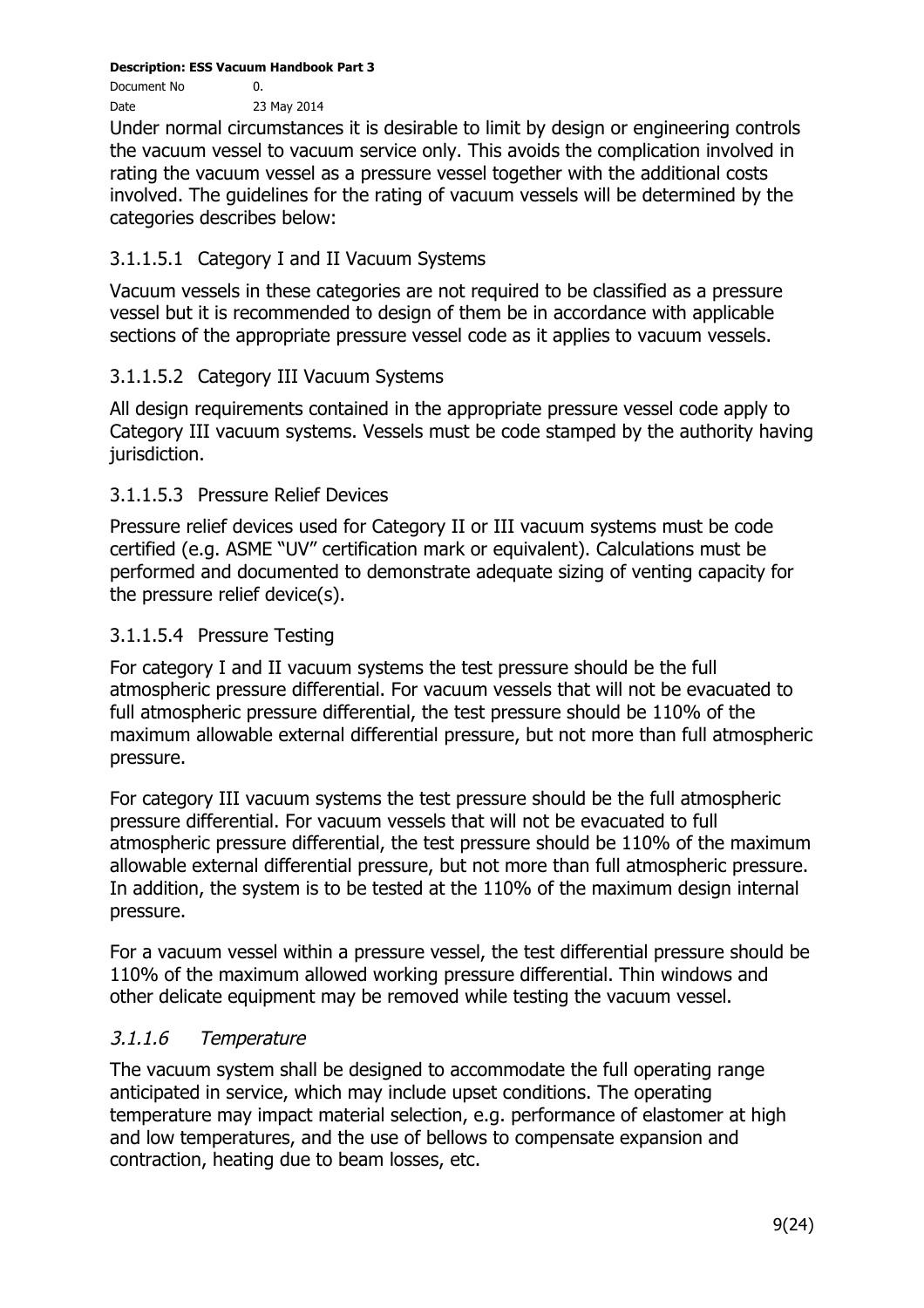Document No 0. Date 23 May 2014 3.1.1.7 Vibration

If vibration is an issue, isolation bellows might be required to decouple rotating equipment, e.g. pumps, from vacuum equipment. This applies also for resonant frequencies, e.g. equipment supports, bellows connections, etc.

#### 3.1.1.8 Corrosion and Erosion

Corrosion issues might be a concern due to the environment, e.g. humidity, air activation due to radiation leading to the formation of nitric acid, etc.

The potential risk of an in-break of cooling water into the vacuum cavity due to erosion in water-cooling circuits, resulting from to high velocities and other factors, shall be considered.

The potential for galvanic corrosion as a result of the use of dissimilar metals shall be considered.

#### 3.1.1.9 Contamination and Particulate Control

The operating environment is critical in achieving the performance for which the vacuum system is designed. This requires the use of only approved fabrication, cleaning and handling procedures.

Some vacuum systems are extreme sensitive to particulates and must be designed as such to ensure that they can be cleaned effectively. This is especially important for equipment that will be installed in close proximity to the superconducting section of the accelerator where special procedures for manufacture, cleaning, handling and installation are required.

#### 3.1.1.10 Procedures

In some cases, as part of the design process , it will be necessary to have specific manufacturing, QA, installation and test plans for the equipment being designed. In other cases the engineering design will be adequate. This determination needs to be made as part of the design process.

#### **3.1.2 Material Selection**

Material shall be selected in accordance with the ESS Vacuum Handbook Part  $1 -$ General Requirements for the ESS Technical Vacuum Systems.

#### **3.1.3 Selection of Vacuum Equipment and Hardware**

Standardized vacuum equipment and hardware shall be selected where possible in accordance with the ESS Vacuum Handbook Part 2 – Vacuum Equipment Standardization.

#### **3.1.4 Selection of Raw Materials**

The procurement of all raw materials should be accompanied with material certification certificates.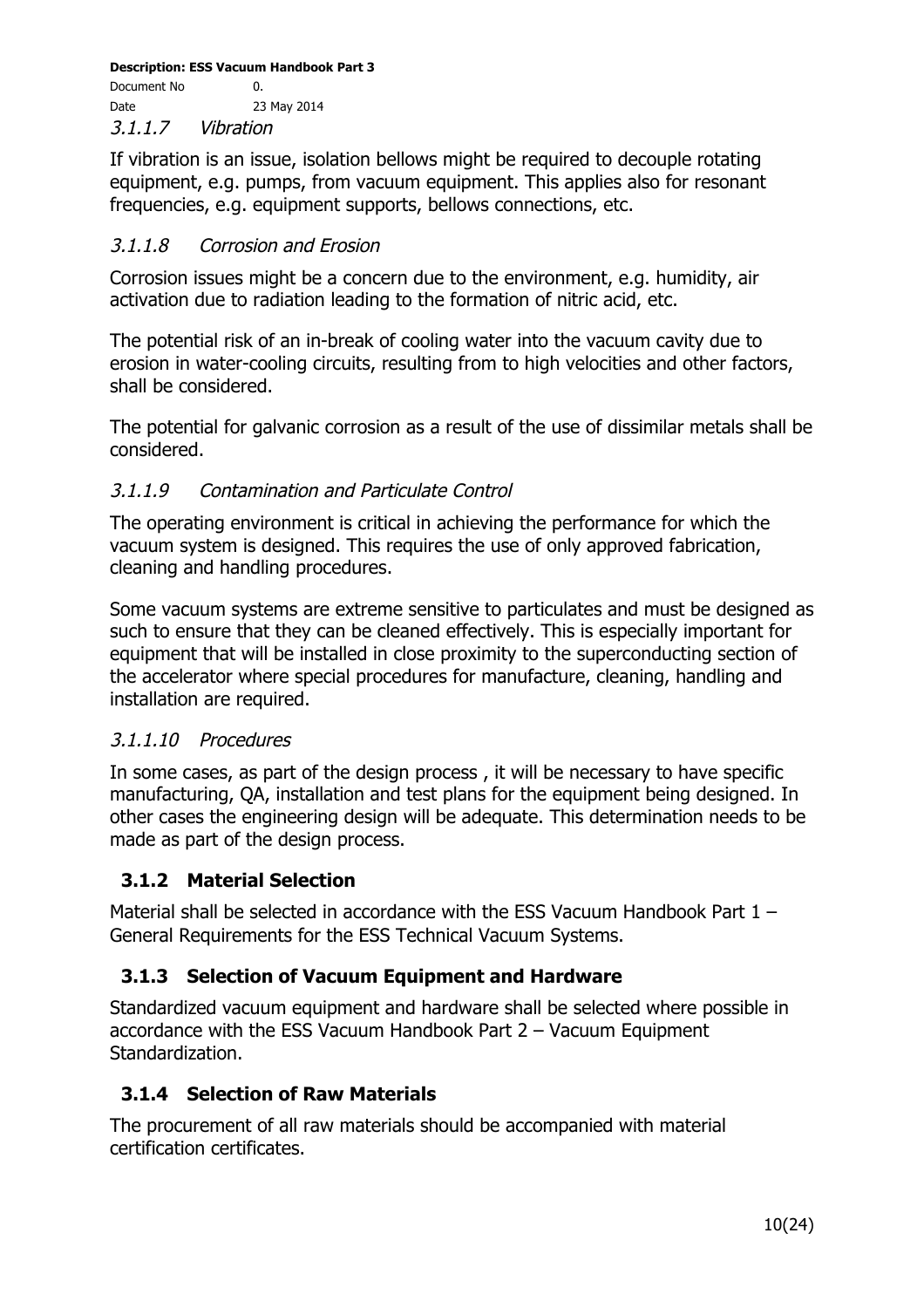**Description: ESS Vacuum Handbook Part 3** Document No 0. Date 23 May 2014

3.1.4.1 Sheet and Plate

All sheet and plate shall have a #4 finish on the vacuum side and shall be protected with a surface protection material (SPV) coating.

#### 3.1.4.2 Tube

In general, tubing as opposed to pipe will be used for vacuum applications. This tubing should be cold drawn and seamless where possible. The inside bore is required to be polished or bright annealed. If the outside of the tube will be exposed to vacuum then this should also be polished.

#### 3.1.4.2.1 Standard Vacuum Weld Fittings

These components should be purchased from vacuum manufacturers or suppliers common to the food process industry to ensure a good surface finish.As for tubing this should be polished on the inside or bright annealed. In general, the wall thicknesses of these fittings will be similar to that of tubes and allow uniform heating during the welding process.

#### **3.1.5 Analysis to Support the Design**

A stress and thermal analysis, if needed, shall be completed to support the vacuum design.

#### 3.2 **Areas Requiring Special Attention in the Design**

#### **3.2.1 "Virtual" Leaks**

A virtual leak is a trapped volume of gas connected to the vacuum side of a chamber that cannot be pumped out easily due to the restriction in the path connecting the trapped volume to the chamber volume. As the chamber pump down cycle crosses over from viscous to molecular flow, the gas molecules within the trapped volume can only be pumped out at a rate proportional to the conductance of the path between the trapped volume and the chamber volume. This rate is called "virtual leak".

A virtual leak will not be detected in a normal helium leak testing cycle. The presence of a virtual leak will become apparent during the system pump down cycle if the vacuum pumps cannot keep up with the gas load coming from the virtual leak and ultimate pressures can not be reached or only within an excessive time.

Poor design techniques or workmanship issues are the major cause of virtual leaks. They can also be caused by laminations in raw materials, but these are much rare occurrences.

Virtual leaks are easily avoided if good vacuum practice is followed in the design and fabrication of the chamber.

Below are some typical examples showing trapped volumes: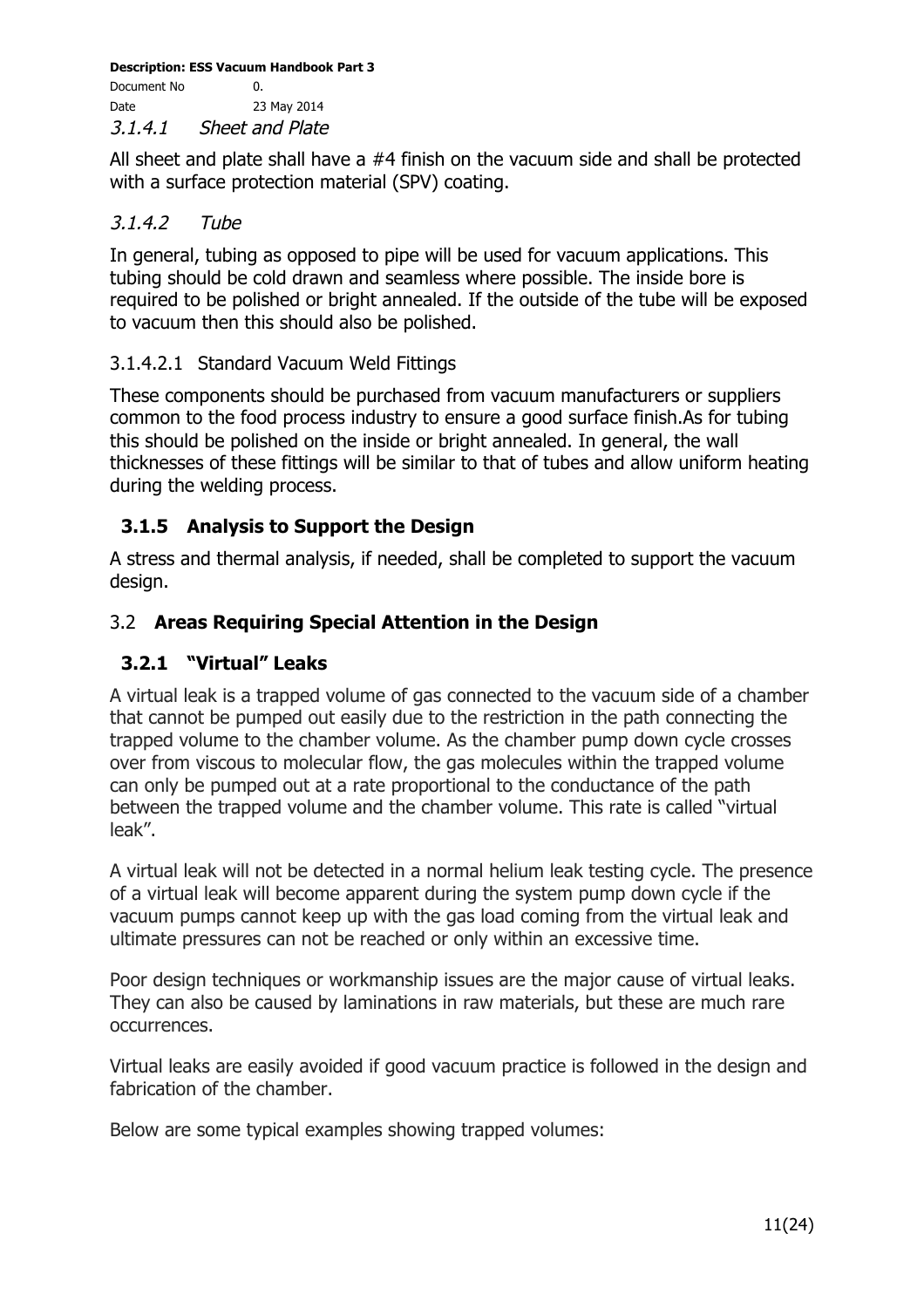Document No  $\qquad \qquad 0.$ Date 23 May 2014

- 
- Trapped volumes caused by un-vented or poorly vented blind tapped holes within the vacuum volume.



• Trapped volumes caused by unvented double o-ring seal designs.



• Trapped volumes caused by unvented single or double dovetail o-ring groove designs.



• Trapped volume caused by incorrect weld design.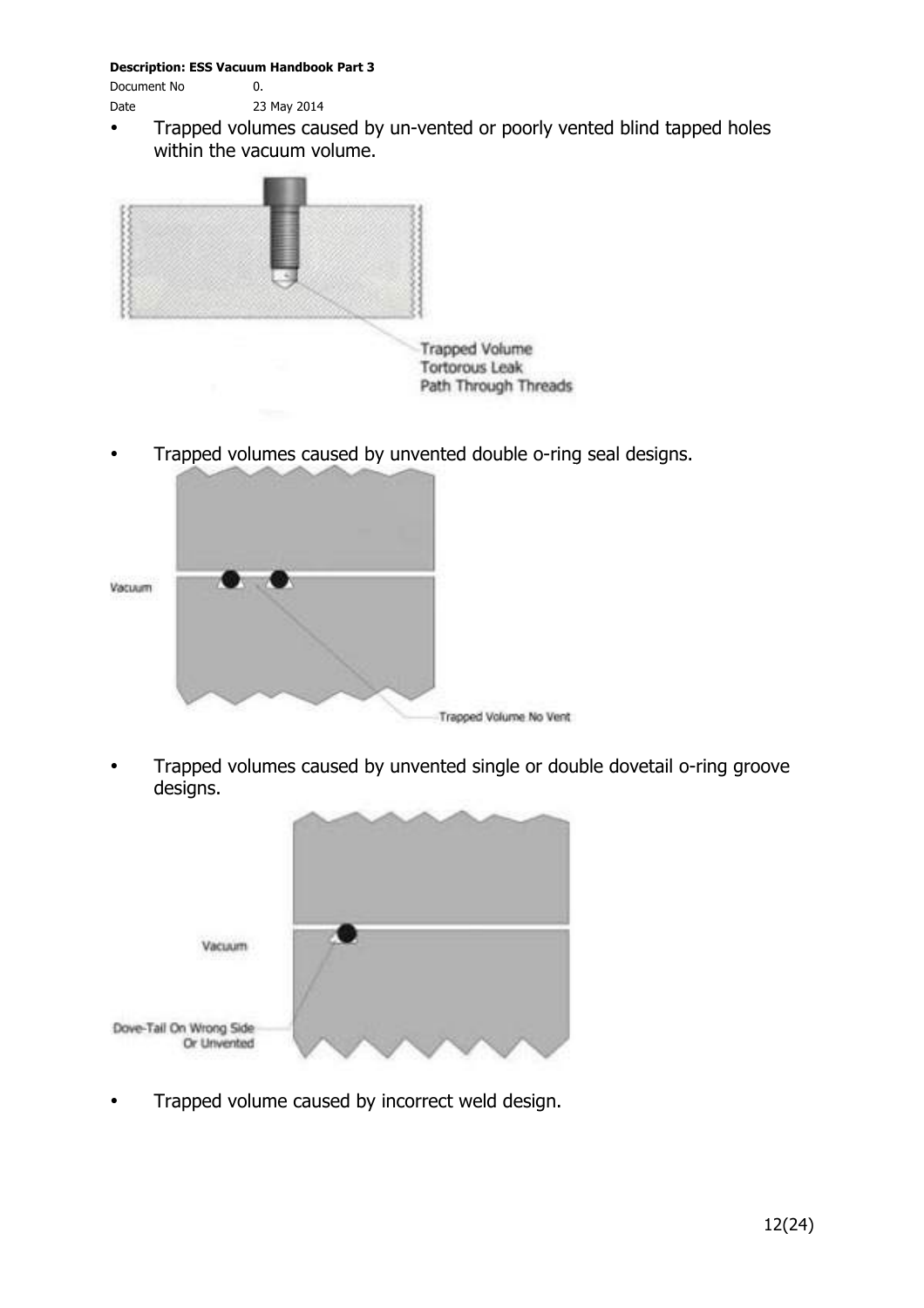**Description: ESS Vacuum Handbook Part 3** Document No  $\qquad \qquad 0.$ Date 23 May 2014 **Trapped Volume** Crack In Weld Leads To Vacuum Virtual Leak

• Trapped volumes caused by uneven up of full penetration welds and lack of interior welds or braze joints.



• Trapped volumes caused by cracks in Conflat knife.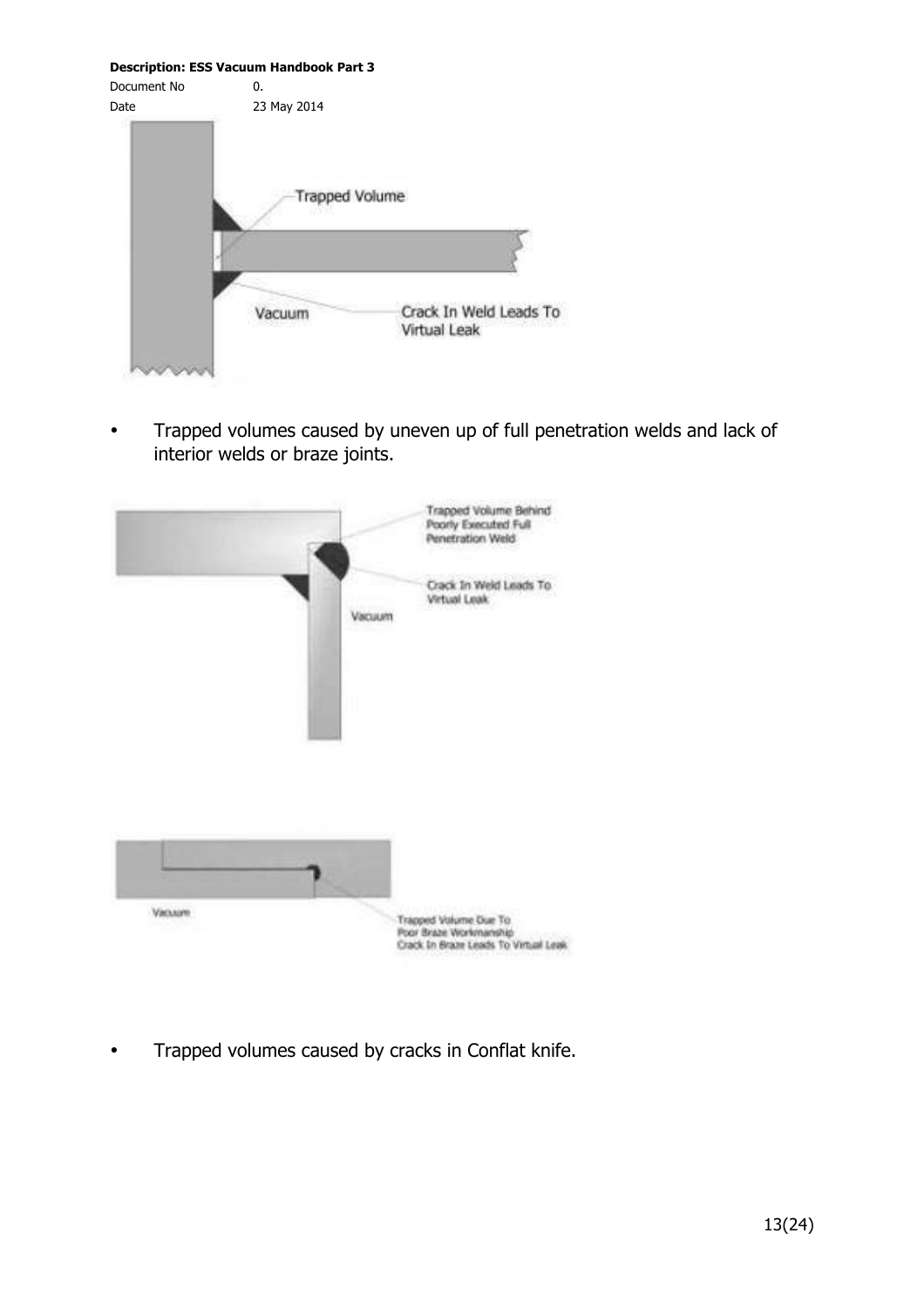|             | <b>Description: ESS Vacuum Handbook Part 3</b> |        |
|-------------|------------------------------------------------|--------|
| Document No | 0.                                             |        |
| Date        | 23 May 2014                                    |        |
|             | <b>Trapped Volume</b>                          |        |
|             |                                                |        |
|             |                                                |        |
|             |                                                | vacuun |
|             |                                                |        |
|             |                                                |        |
|             |                                                |        |

All diagrams courtesy of: Meyer Tool & Mfg., Inc.

#### **3.2.2 Welding Methods**

It is essential that

- The base metal is thoroughly cleaned before welding.
- A continuous gas purge is provided during pipe welding to prevent the formation of an oxide layers which will be detrimental to vacuum performance.

The preferred welding processes for vacuum applications are as follows:

#### 3.2.2.1 Gas Tungsten Arc Welding

Gas tungsten arc welding (GTAW), also known as tungsten inert gas (TIG) is an arc welding process that uses a non-consumable tungsten electrode to produce the weld. The weld area is protected from atmospheric contamination by an inert shielding gas (argon or helium) and a filler metal is normally used, although some welds, known as autogenous welds, do not require it. This is the most common welding technique for vacuum work.

#### 3.2.2.2 Gas Metal Arc Welding

Gas Metal Arc Welding (GMAW) sometimes referred to by its subtypes Metal Inert Gas (MIG) welding or Metal Active Gas (MAG) welding, is a welding process in which an electric arc forms between a consumable wire electrode and the work piece metal(s), which heats the work piece metal(s), causing them to melt and join. Along with the wire electrode, a shielding gas feeds through the welding gun, which shields the process from contaminants in the air. The process can be semi-automatic or automatic. A constant voltage, direct current power source is most commonly used with GMAW, but constant current systems, as well as alternating current can be used. It is used on heavier structures with a root pass using TIG to provide a better interface with vacuum. Preferable the root pass should be leak tested before the MIG passes are made.

#### 3.2.2.3 Electron beam welding

Electron beam welding (EBW) is a fusion welding process in which a beam of highvelocity electrons is applied to two materials to be joined together. The work pieces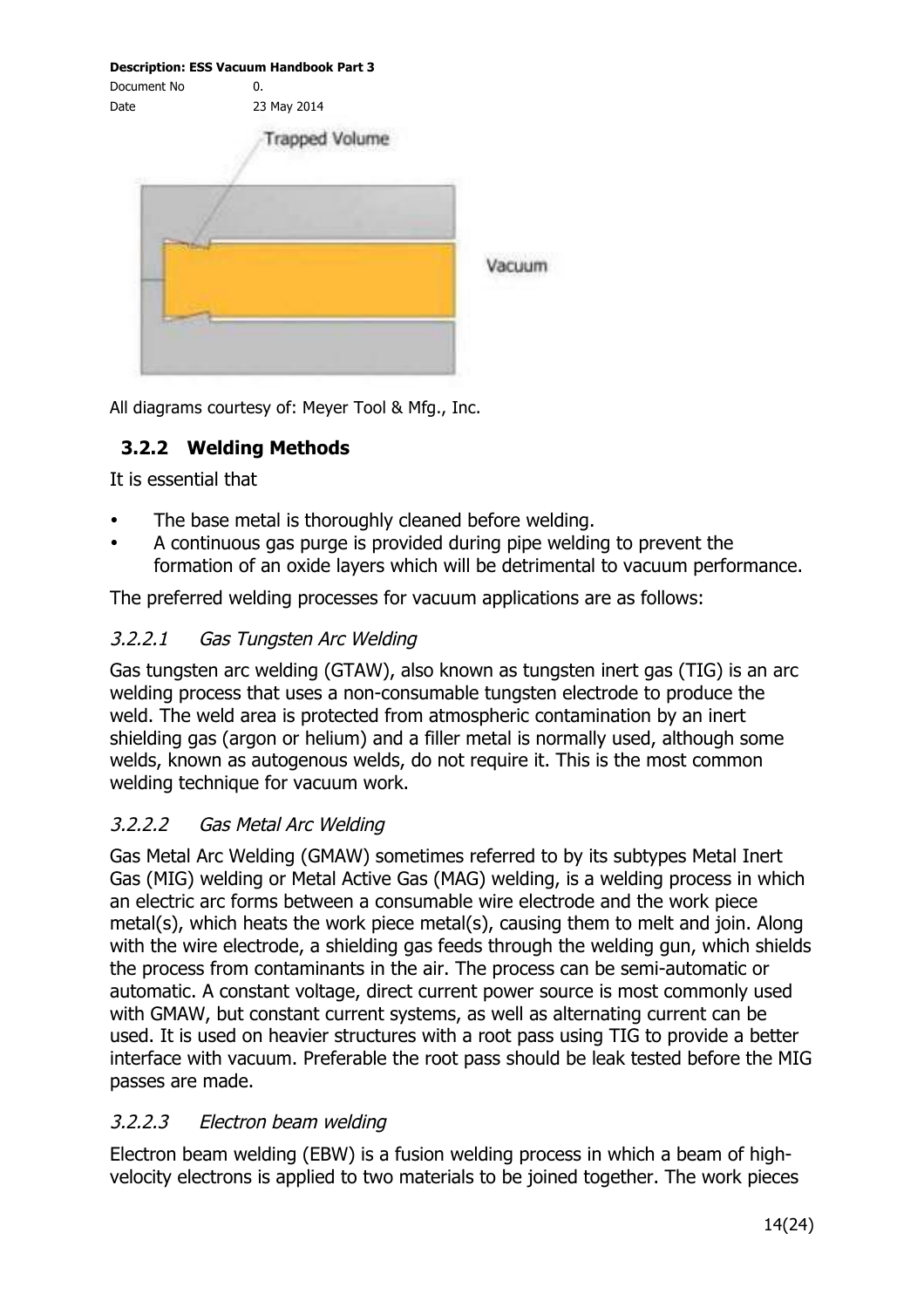Document No 0. Date 23 May 2014

melt and flow together as the kinetic energy of the electrons is transformed into heat upon impact. EBW is often performed under vacuum conditions to prevent dissipation of the electron beam. EBW is becoming the standard method for the production of superconducting cavities.

#### 3.2.2.4 Laser Beam Welding

Laser beam welding (LBW) is a welding technique used to join multiple pieces of metal through the use of a laser. The beam provides a concentrated heat source, allowing for narrow, deep welds.

#### 3.2.2.5 Orbital welding

Orbital welding is a specialized area of welding whereby the arc is rotated mechanically through 360° (180° in double up welding) around a static work piece, an object such as a pipe, in a continuous process.

Ideal for the welding of small-bore pipes but more suited to larger quantities due to set up time.

#### **3.2.3 Weld Joint Design**

When designing or constructing a vacuum system, the following points need to be observed:

- Full penetration welds wherever possible to avoid pockets where volumes of gas or contaminants can be trapped.
- Single pass welds wherever possible to avoid trapped volumes that could be generated with multi-pass welds.
- Welds shall always be made on the vacuum side of the joint.
- If for structural reasons double welds are required, an easy path to flow gas from the joint shall be available. This could be in the form of a machined hole between the two welds or a discontinuous weld on the non-vacuum side.

The following pictures (Courtesy of: Meyer Tool & Mfg., Inc.) represent both correct and incorrect practices for various styles of weld joints commonly used in vacuum chamber construction:



#### 3.2.3.1 Butt Welds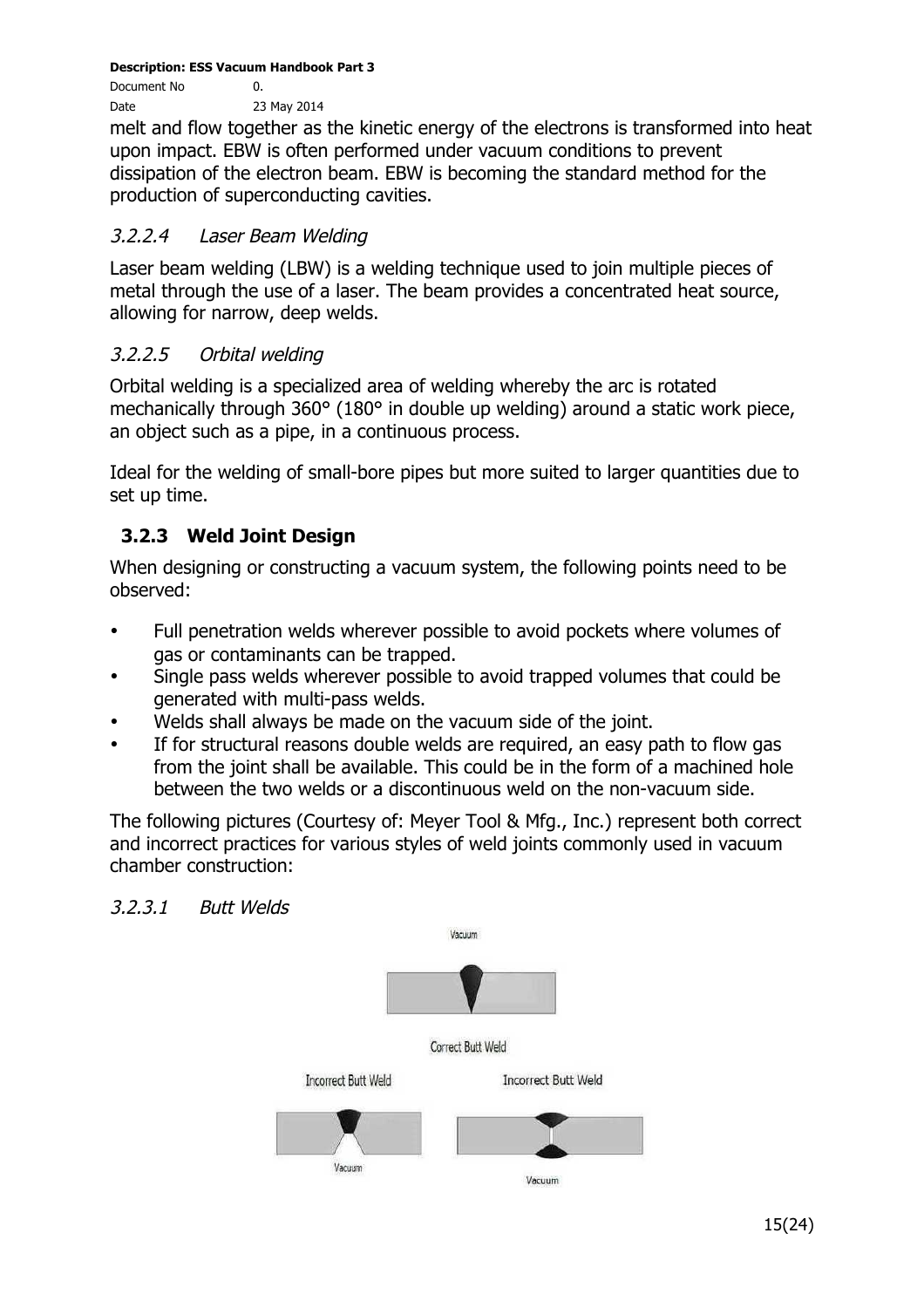Document No 0.

Date 23 May 2014

The correct style butt weld uses full penetration welds while incorrect style butt welds leave a pocket for contamination or a trapped volume between the two welds.

#### 3.2.3.2 Lap Welds



The correct style lap weld uses a full continuous weld at the vacuum side. If more structural strength is required, a skip weld can be added to the non-vacuum side. The incorrect style lap weld uses two continuous welds on both the vacuum and nonvacuum side or a single weld on the non-vacuum side leaving a trapped volume for gas and contaminants.

#### 3.2.3.3 Corner Welds



The correct style corner weld has the two sides that meet to form the corner flush with each other, and uses a full penetration weld. The incorrect style corner weld has one side overhanging the other at the weld joint, leaving a trapped volume for gas and contaminants.

#### 3.2.3.4 Tee Welds



The correct style tee weld uses a full continuous weld at the vacuum side. If more structural strength is required, a skip weld can be added to the non-vacuum side. The incorrect style tee weld uses two continuous welds on both the vacuum and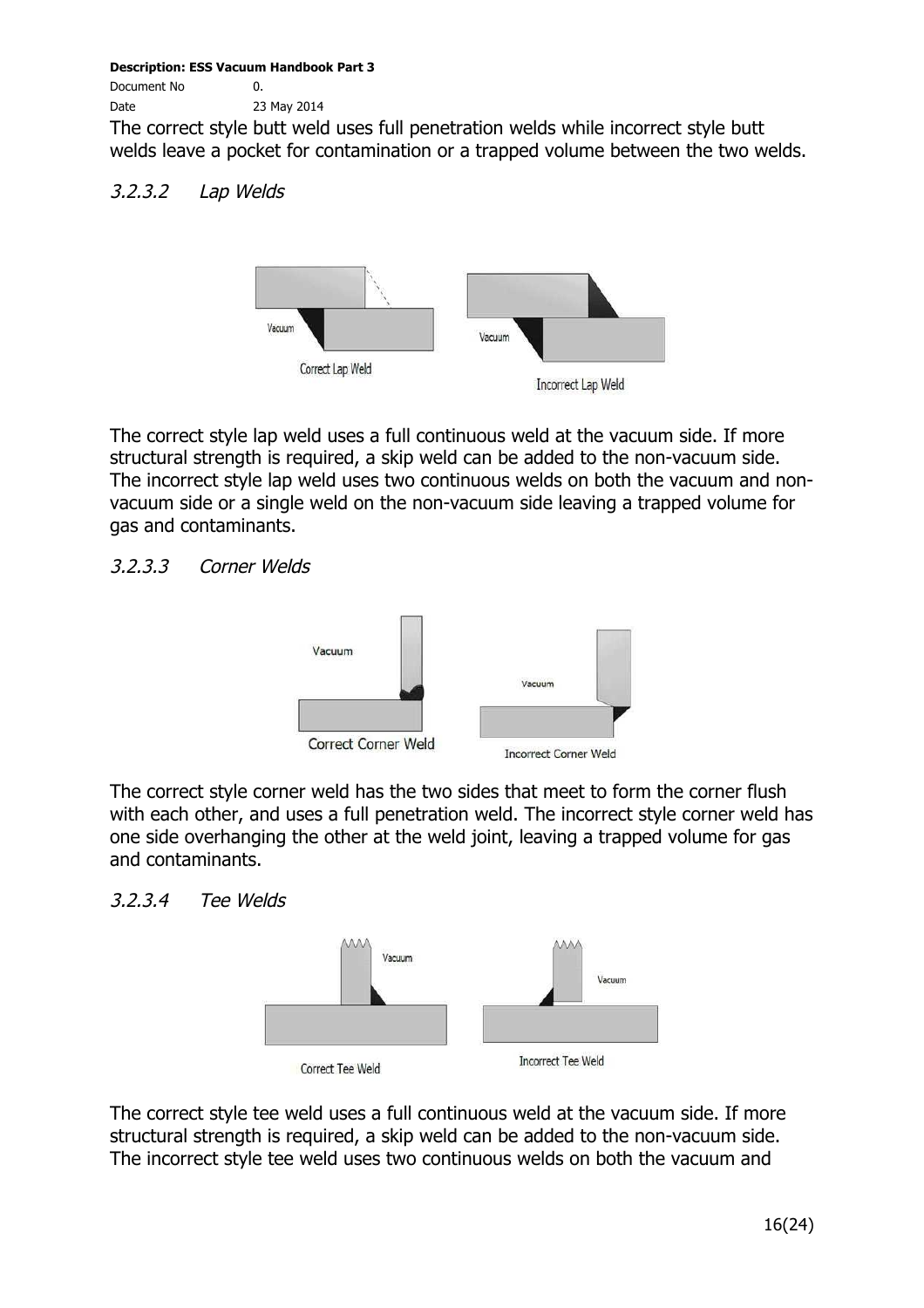Document No 0.

Date 23 May 2014

non-vacuum sides or a single weld on the non-vacuum side leaving a trapped volume for gas and contaminants.

#### 3.2.3.5 Edge Welds



All diagrams courtesy of: Meyer Tool & Mfg., Inc.

The correct style edge weld uses a full penetration welds where the two sides meet. The incorrect style edge weld has an elongated section where the two sides meet without a full penetration weld. This leaves a pocket for contamination, or leaves a trapped volume between the two surfaces.

These are just a few examples of weld styles that you may encounter during the design of a vacuum system. This by no means covers all the possibilities, but by using the basic concepts described here you will increase your success for a properly operating vacuum system.

#### 3.3 **Vacuum Notes for Drawings**

For simple components, especially when procured from outside vendors it may be preferable to impose the requirements to be met in the form of notes on the drawing (as opposed to imposing the entire VM). Contact the ESS VG for assistance in this regard and subject to their agreement to use the following notes:

#### **3.3.1 Rough Vacuum Systems**

All parts shall be fabricated in accordance with good vacuum practice, which shall include, as a minimum, the following:

- Removal of all contamination, e.g. scale, dirt, grease and oil prior to fabrication.
- Use only water soluble, non-sulphurous bearing, cutting oils for machining.
- Wash all parts with detergent to remove cutting oils prior to final washing and rinsing with de-ionized water.
- All fabricated parts shall be helium leak tested and show no detectable leak  $>10^{-7}$  mbar I s<sup>-1</sup> when tested using a Mass Spectrometer Leak Detector (MSLD) to a sensitivity  $< 10^{-10}$  mbar l s<sup>-1</sup> (c.f. ESS Vacuum Test Manual).
- Fabricated components shall be packaged to protect all sealing surfaces and to stop contamination from entering the vacuum volume. The usage of aluminium foil over flanges and the sealing of small items in polyethylene bags is preferred.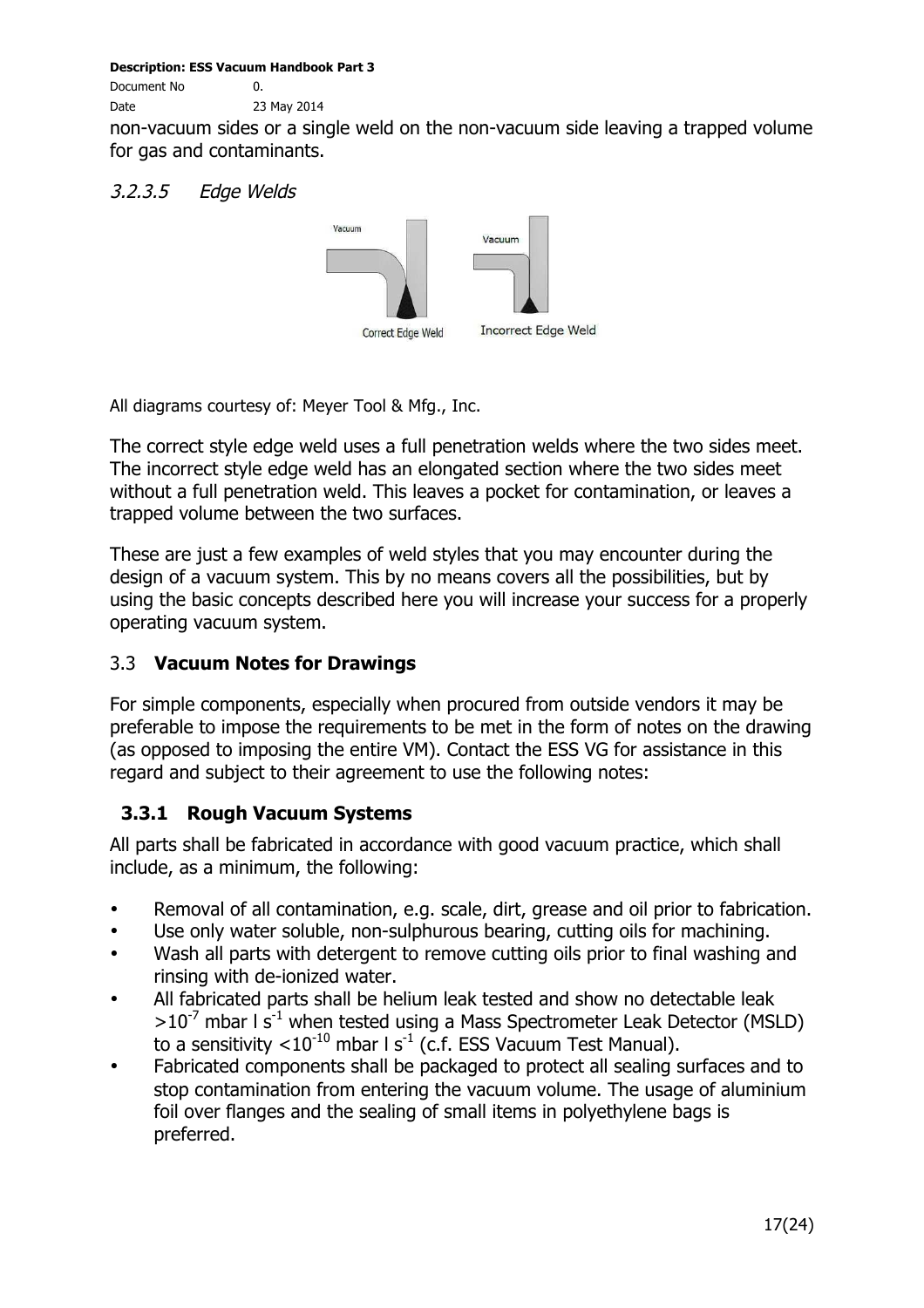Document No 0. Date 23 May 2014

#### **3.3.2 High Vacuum Systems**

All parts shall be fabricated in accordance with good vacuum practice, which shall include, as a minimum, the following:

- Removal all contamination, e.g. scale, dirt, grease and oil prior to fabrication.
- Use only water soluble, non-sulphurous bearing, cutting oils for machining.
- Wash all parts with detergent to remove cutting oils prior to final washing and rinsing with de-ionized water.
- Metal seals should be used (when used on the component) for performing the final helium leak test.
- All fabricated parts shall be helium leak tested and show no detectable leak  $>10^{-8}$  mbar I s<sup>-1</sup> when tested using a Mass Spectrometer Leak Detector (MSLD) to a sensitivity  $<$  10<sup>-10</sup> mbar l s<sup>-1</sup> (c.f. ESS Vacuum Test Manual).
- Fabricated components shall be packaged to protect all sealing surfaces and to stop contamination from entering the vacuum volume. The usage of UHV aluminium foil over flanges and the sealing of items in polyethylene bags is preferred.

### **3.3.3 Ultra High Vacuum Systems**

All parts shall be fabricated in accordance with good vacuum practice, which shall include, as a minimum, the following:

- Removal all contamination, e.g. scale, dirt, grease and oil prior to fabrication.
- Use only water soluble, non-sulphurous bearing, cutting oils for machining.
- Wash all parts with detergent to remove cutting oils prior to final washing and rinsing with de-ionized water.
- Metal seals shall be used when performing the final helium leak test.
- All fabricated parts shall be helium leak tested and show no detectable leak  $>1x10^{-9}$  mbar I s<sup>-1</sup> when tested using a Mass Spectrometer Leak Detector (MSLD) to a sensitivity  $< 10^{-10}$  mbar l s<sup>-1</sup> (c.f. ESS Vacuum Test Manual).
- The total out-gassing rate of the vessel or assembly shall be measured after 10 hours of pumping from atmosphere. The outgassing rate must not exceed  $2x10^{-10}$  mbar  $1 \text{ s}^{-1}$  cm<sup>-2</sup> (c.f. ESS Vacuum Test Manual).
- Fabricated components shall be packaged to protect all sealing surfaces and to stop contamination from entering the vacuum volume. The usage of UHV aluminium foil over flanges and the sealing of items in N2 filled polyethylene bags is recommended.

# **4. FABRICATION**

### 4.1 **Manufacturing**

#### **4.1.1 Machining**

No lubricant shall be used which might result in material contamination that cannot be removed by the cleaning methods used by the process described here. The use of cutting fluids or lubricants, which contain sulfur or silicone compounds are prohibited. Only water-soluble oils shall be used for machining.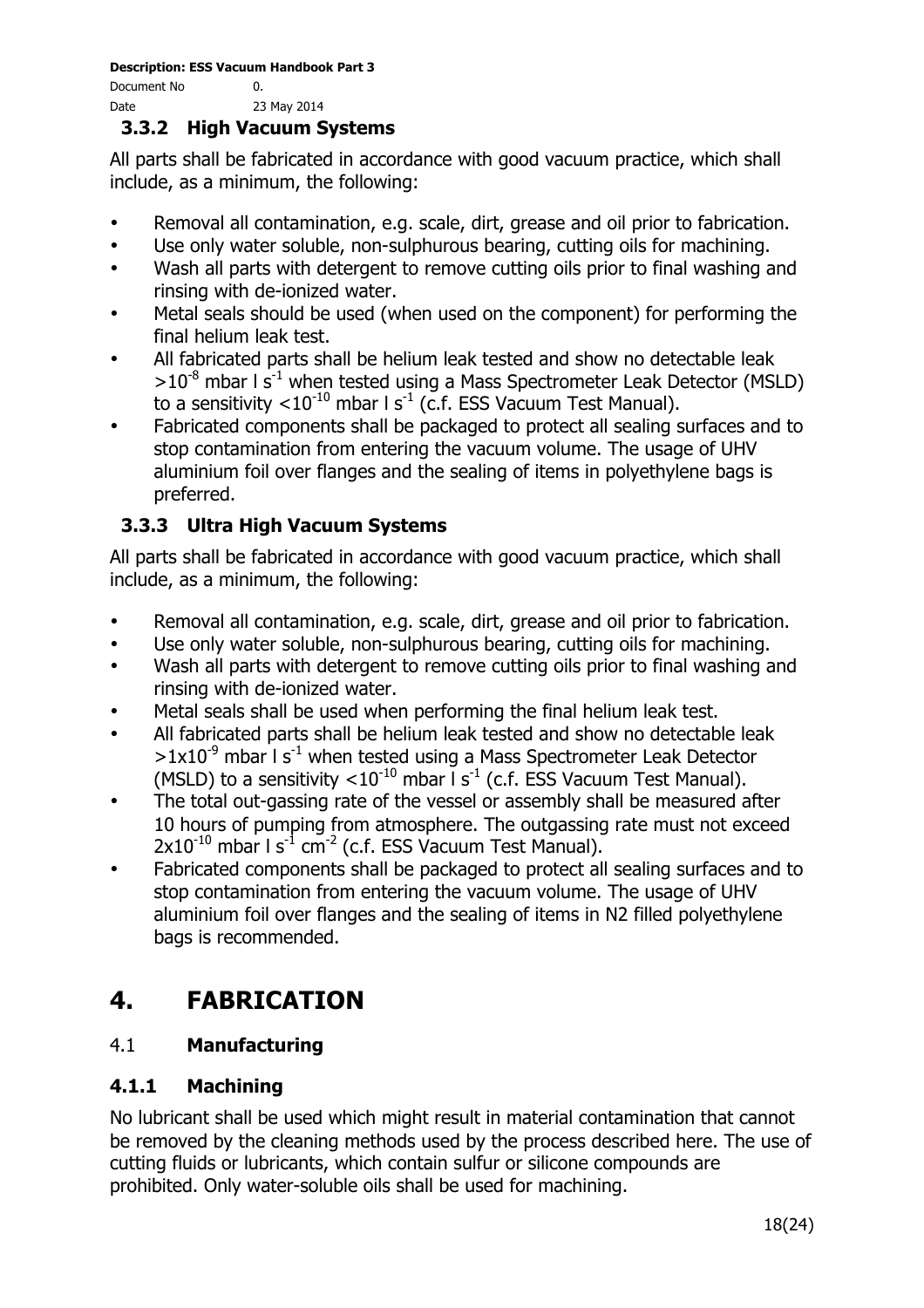#### **4.1.2 Welding**

For Welding Methods and correct Weld Joint Design see sections 3.2.3 & 3.2.4 respectively of this handbook.

Any parts shall be cleaned prior to welding. If there is any doubt whether the parts have been contaminated prior to welding, those parts shall be cleaned again. All welding shall be performed in a clean area. The welder(s) shall handle equipment in accordance with their intended use in an ultra-high vacuum system. They shall be kept free of smudges and blotches, which might stem from handling and contact with dirt or oil. Therefore, clean gloves shall always be worn. All jigs, fixtures, and heat sinks shall be clean. Only clean 300 series stainless steel brushes are to be used on 300 series stainless steel to remove oxides from welds. Power driven brushes, abrasive papers, abrasive wheels, welding pickling gel or paste and passivation products shall not be used.

Dye penetrant techniques shall not be used for weld inspection.

Welds specified according to level B of standards ISO 15614-1 for arc welding, ISO 15614-11 for electron and laser beam welding, with reference to standard ISO 6520- 1 and ISO 5817 or ISO 13919-1 for classification and quality levels for imperfections, are generally specified at ESS for vacuum applications.

#### **4.1.3 Brazing**

Brazing is a metal-joining process whereby a filler metal is heated above melting point and distributed between two or more close-fitting parts by capillary action. The filler metal is brought slightly above its melting (liquidus) temperature while protected by a suitable atmosphere, usually a flux. It then flows over the base metal (known as wetting) and is then cooled to join the work pieces together.

The design of the interfaces to be brazed should be done according to strict rules taking into account the expansion of the materials to allow the brazing to flow through the gap. The surfaces are etched before and a high-quality cleaning after brazing is important since a classical problem is the appearance of corrosion on stainless steel following a deficient cleaning of the chloride-based flux.

The selection of the correct brazing material is essential since some braze alloys are not suitable for vacuum applications. Attention needs to be paid especially to the selection of braze alloys for cryogenic applications.

Soft soldering (<400°C with Sn, Zn, alloys of Pb, Cd) shall not be permitted.

#### **4.1.4 Finishing**

Surfaces that are exposed to vacuum shall have a roughness of  $R_a \leq 0.8$ mm. Further only concentric turning shall be applied on any sealing surfaces.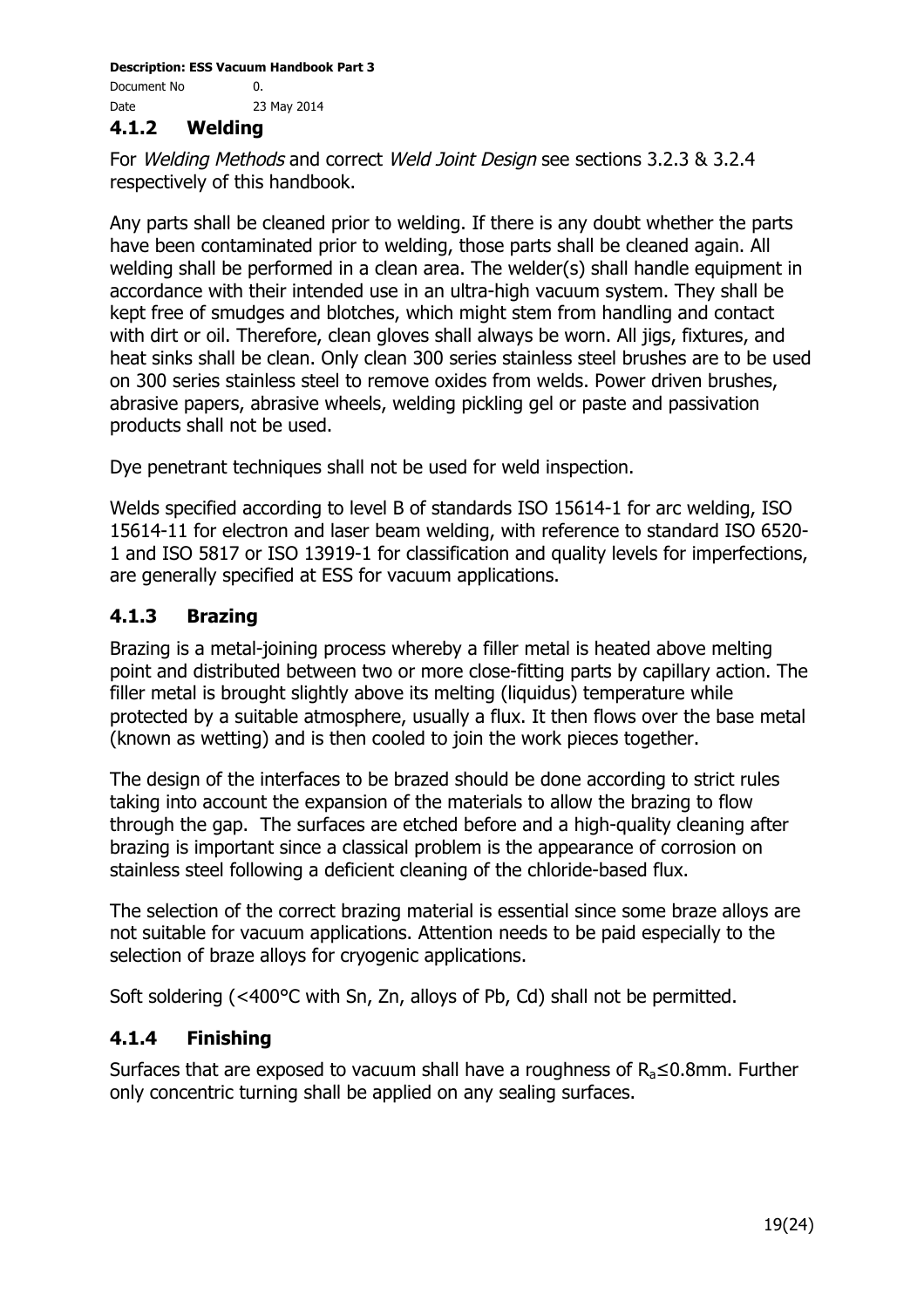#### 4.2 **Cleaning**

The chemical cleaning procedures described below, have been determined to yield the best results for UHV materials. All parts made from approved materials which will interface with the vacuum system, shall be cleaned accordingly. A proposed step-bystep cleaning process shall be submitted for approval for other materials than those listed below. No blind holes of small diameter (less than3 mm) are permitted in parts to be chemically cleaned for UHV applications since chemical solutions may be trapped in these holes. Screw holes should be drilled through or vented to allow the trapped gas to be pumped.

Cleaning procedures for unusual or over dimensional parts should be reviewed by VGSL prior to part fabrication. Where possible, small components should be thoroughly degreased in a vapour degreaser or ultrasonic bath prior to detergent washing.

Once fabricated, a trial assembly should be undertaken to ensure all components fit together correctly. Any machining, filing or welding operation should take place before cleaning. Only when UHV cleaning is completed, the final assembly should take place.

In the following sections standardized cleaning procedures are described for various materials:

#### **4.2.1 Aluminium alloy**

#### **METHODOLOGY:**

- Chemical degreasing with detergent and ultrasonic
	- o Formulation and operating parameters:
		- § Detergent NGL 17.40 spec. ALU III: 10 g/l.
		- Temperature: 50°C.
		- **Fime:**  $30 60$  **minutes.**
	- $\circ$  Rinsing with water
- Stripping
	- $\circ$  Formulation and operating parameters:
		- Caustic soda: 42 g/l
		- Temperature: 60°C.
		- **Time:**  $10 30$  **seconds.**
	- o Rinsing with water
- Neutralization with detergent and ultrasonic
	- o Formulation and operating parameters:
		- § Nitric acid: 400 ml/l.
		- § Hydrofluoric acid: 8.5 ml/l
		- Temperature: 20°C.
		- Time:  $1 5$  minutes.
	- $\circ$  Rinsing with water.
- Rinsing with demineralised water
- Drying with clean compressed air and bake-out at 60°C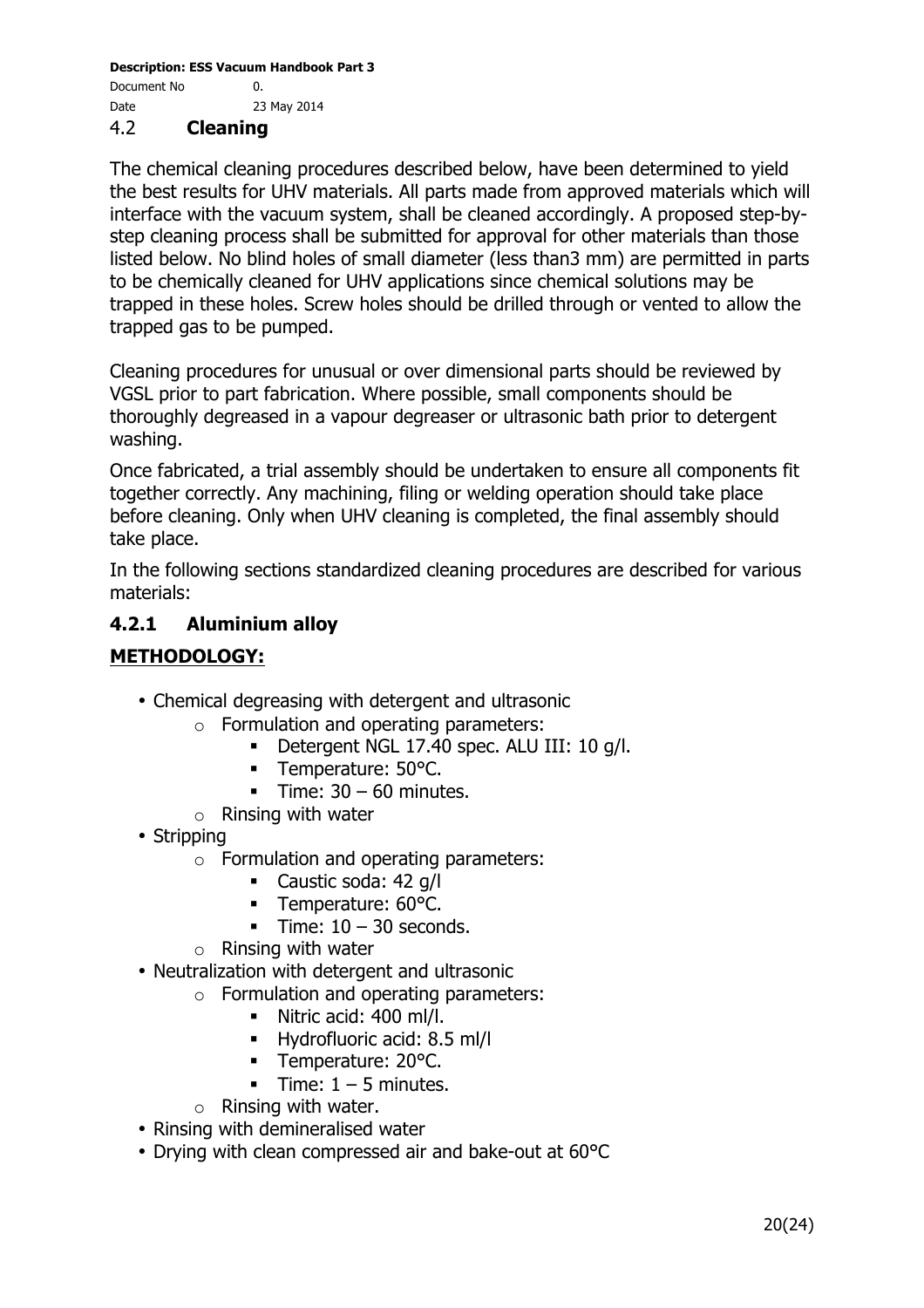Document No 0.

Date 23 May 2014

#### **4.2.2 Stainless steel**

### **METHODOLOGY:**

- Chemical degreasing with detergent and ultrasonic
	- o Formulation and operating parameters:
		- § Detergent NGL 17.40 spec. ALU III: 10 g/l
		- **•** Temperature:  $50 60^{\circ}$ C
		- Time:  $30 60$  minutes
	- $\circ$  Rinsing with water
- Pickling
	- o Formulation and operating parameters:
		- Net inox (pure): HNO3 ( $\sim$  50 %) + HF ( $\sim$  3 %)
		- § Temperature: 20°C
		- § Time: 30 90 minutes
	- $\circ$  Rinsing with water
- Neutralization with detergent and ultrasonic
	- o Formulation and operating parameters:
		- § Detergent NGL 17.40 spec. ALU III: 10 g/l.
		- § Temperature: 50 60°C.
		- **•** Time:  $5 10$  minutes.
	- $\circ$  Rinsing with water.
- Rinsing with demineralised water and alcohol
- Drying with clean compressed air and bake-out at 60°C

#### **4.2.3 Copper (and bronze)**

#### **METHODOLOGY:**

- Chemical degreasing with detergent and ultrasonic
	- o Formulation and operating parameters:
		- § Detergent NGL 17.40 spec. ALU III: 10 g/l.
		- § Temperature: 50°C.
		- **•** Time:  $30 60$  minutes.
	- $\circ$  Rinsing with water
- Stripping
	- $\circ$  Formulation and operating parameters:
		- § hydrochloric acid: 50%
		- § Temperature: 20°C (ambient)
		- § Time: 30-60 seconds.
	- o Rinsing with water
- Neutralization with detergent and ultrasonic
	- o Formulation and operating parameters:
		- Chromic acid: 80g/l.
		- Concentrate sulphuric acid: 3 ml/l
		- § Temperature: 20°C (ambient)
		- **Fime:**  $15 20$  **seconds.**
	- o Rinsing with water
- Rinsing with demineralised water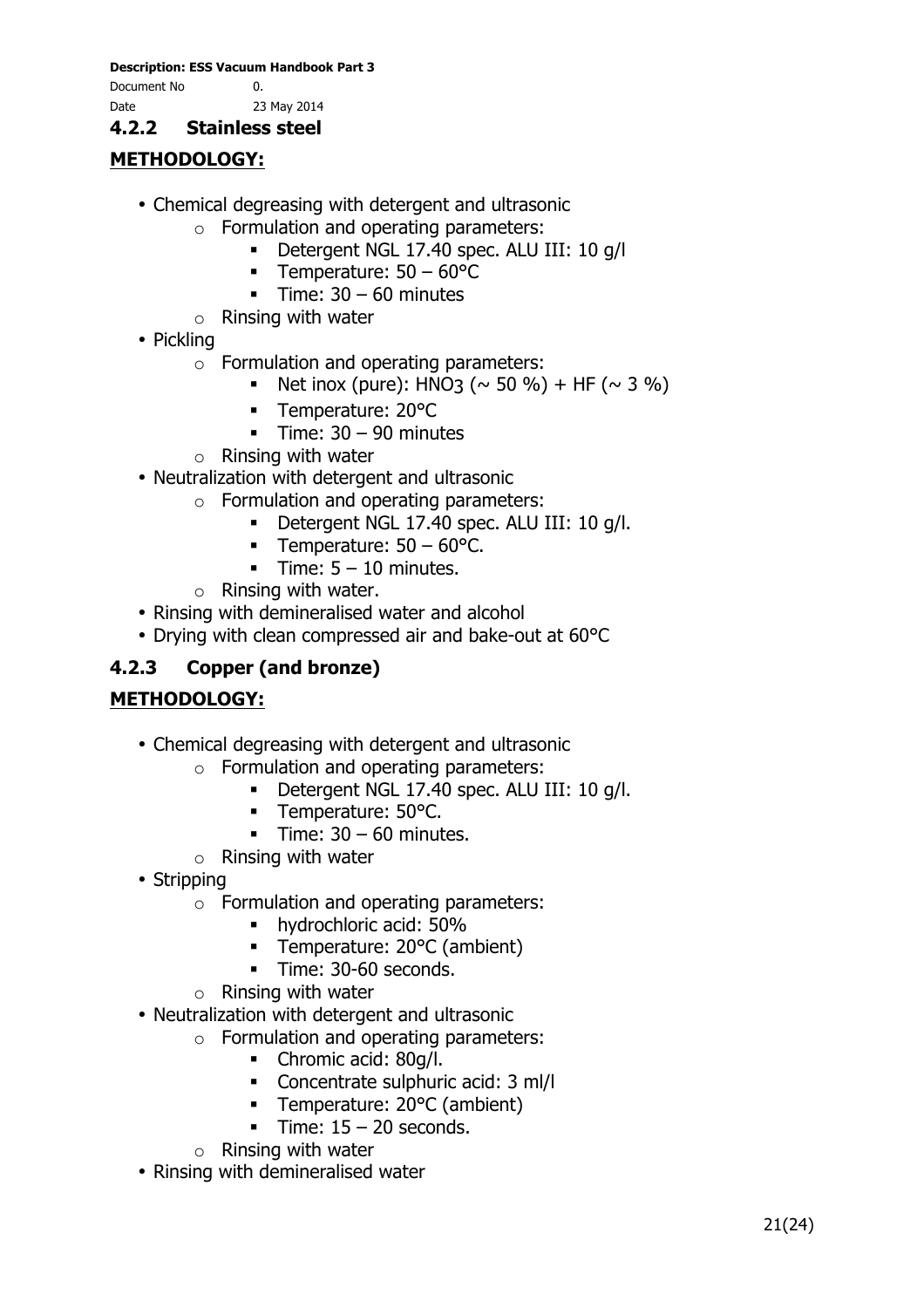Document No 0. Date 23 May 2014

• Drying with clean compressed air and bake-out at 60°C

#### **4.2.4 Ceramic-to-Metal Feedthroughs**

Ceramic-to-metal feedthroughs present particular cleaning problems due to cracks and crevices inherent in their construction, which may trap acid cleaning solutions. Therefore, feedthroughs that have potential trapped areas shall NOT be acid cleaned. Feedthroughs shall be chemically cleaned according to the steps below.

#### **METHODOLOGY:**

- Chemical degreasing with detergent and ultrasonic
	- $\circ$  Formulation and operating parameters:
		- § Detergent NGL 17.40 spec. ALU III: 10 g/l.
		- Temperature: 50°C.
		- **•** Time:  $30 60$  minutes.
	- o Rinsing with water
	- o Rising with DI water
	- o Dry with dry Nitrogen

#### **4.2.5 Welded bellows**

Welded bellows present cleaning problems since chemical solutions can be trapped in their convolutions. Therefore, all parts must be chemically cleaned prior to welding and subsequent handling must be accomplished in a manner, which does not contaminate the bellows. Ready to use items can be purchased from specialized suppliers.

#### 4.3 **Marking and labelling**

Marking out or marking for identification should be carried out with clean dry scribers or vibrating engravers only, never by acid etching or marker pen. Vacuum surfaces should only essentially be marked, however never on sealing surfaces.

A UHV fabrication checklist will be provided by ESS for the purpose of signing off each stage of the manufacturing, cleaning and vacuum testing process. These should be tied to components or, in the case of small components, fixed to the packing bags. Self-adhesive labels, tapes, etc. should only essentially be used and may only be fixed to non-vacuum surfaces (the adhesives used shall be soluble in acetone).

#### 4.4 **Testing**

Vacuum testing shall be conducted in accordance with the ESS Vacuum Handbook Part 4 – Vacuum Test Manual.

#### 4.5 **Handling & transport**

Gloves shall always be used when handling clean components. New gloves shall be used for every new application. Gloves with talcum powder, chalk or other powders inside shall be avoided. A good solution is to use lint-free fabric gloves inside polyethylene gloves.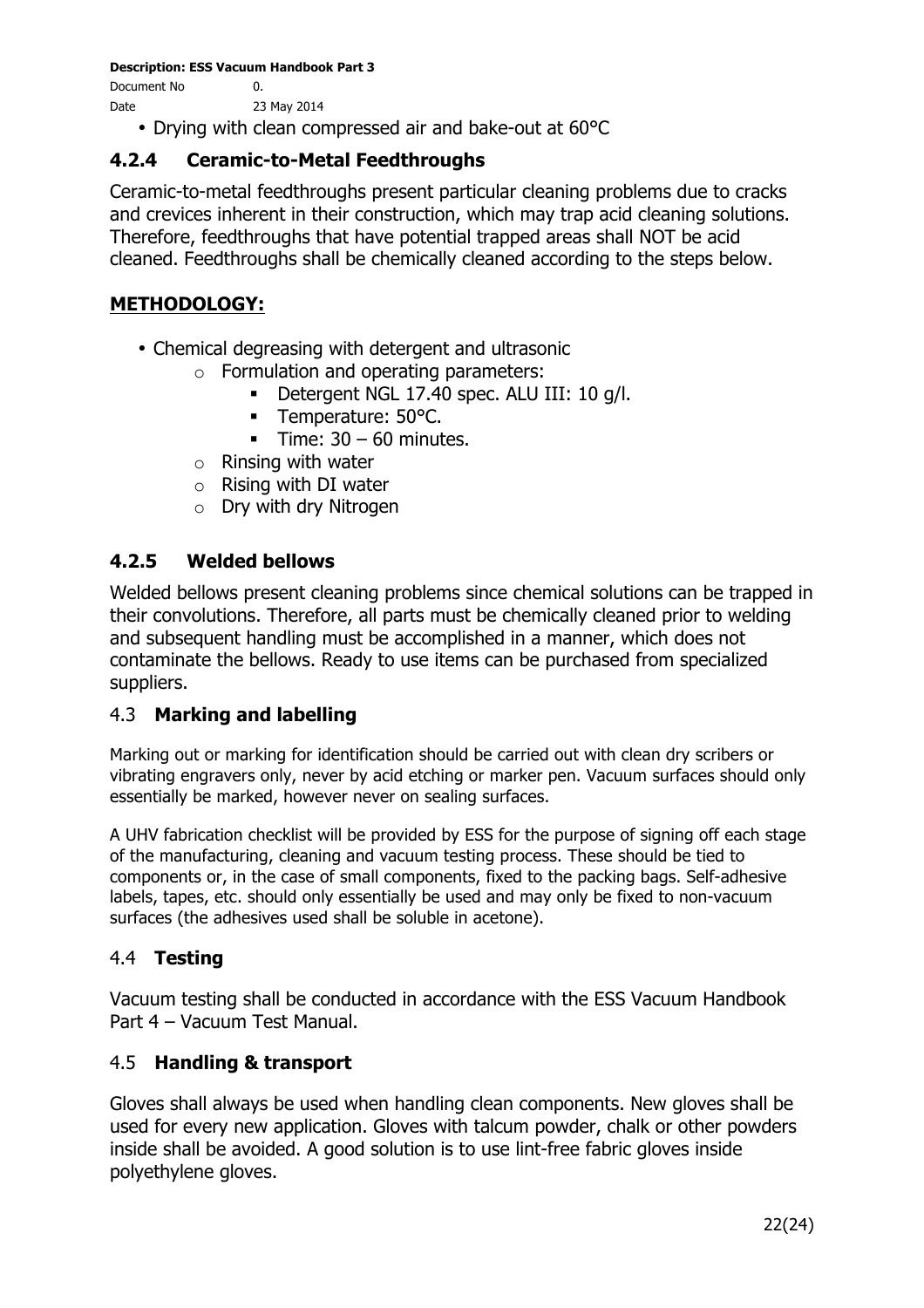Document No 0. Date 23 May 2014

All non-sealed flanges and mechanically assembled joints must be protected with clean metal gaskets and shall be wrapped in new oil free aluminium foil. A plastic cover on top should prevent damage to the flange sealing faces during transport.

Special attention must be paid to assemblies or sub-assemblies with moving parts. They must be securely fastened for transport.

The transport boxes shall be clearly marked with the purchase numbers to allow for an easy identification.

# **5. APPLICABLE DOCUMENTS**

In the case of conflict with the requirements stated in this VH, the VH shall take precedence. If the requirements of the VH are in conflict with Legislation and/or Regulations then these conflicts are to be brought to the attention of the VGSL for resolution.

## **6. APPENDIX**

| <b>Document</b>        | <b>Description</b>                                                                                |
|------------------------|---------------------------------------------------------------------------------------------------|
| ISO 15614-1            | Arc welding                                                                                       |
| ISO/TS 3669-2:2007     | Bakable flanges Part 2: Dimensions of knife-edge flanges                                          |
| ISO 9803-1             | Mounting dimensions of pipeline fittings Part 1: Knife-edge<br>flange type                        |
| ISO 9803-2             | Mounting dimensions of pipeline fittings Part 2: Knife-edge<br>flange type                        |
| ISO 2861               | Dimensions of clamped-type quick-release couplings                                                |
| ISO 14291              | Definitions and specifications for quadrupole mass spectrometer                                   |
| <b>ASTM E498-E498M</b> | Standard Practice for leaks using the mass spectrometer leak<br>detector or Residual Gas Analyzer |
| SS-EN-1779             | Non-destructive testing $-$ Leak testing                                                          |
| DIN 1.4301/AISI 304    | Standard Cr-Ni stainless Steel alloy                                                              |
| DIN 1.4306 (AISI 304L) | Standard Cr-Ni low carbon stainless Steel alloy                                                   |